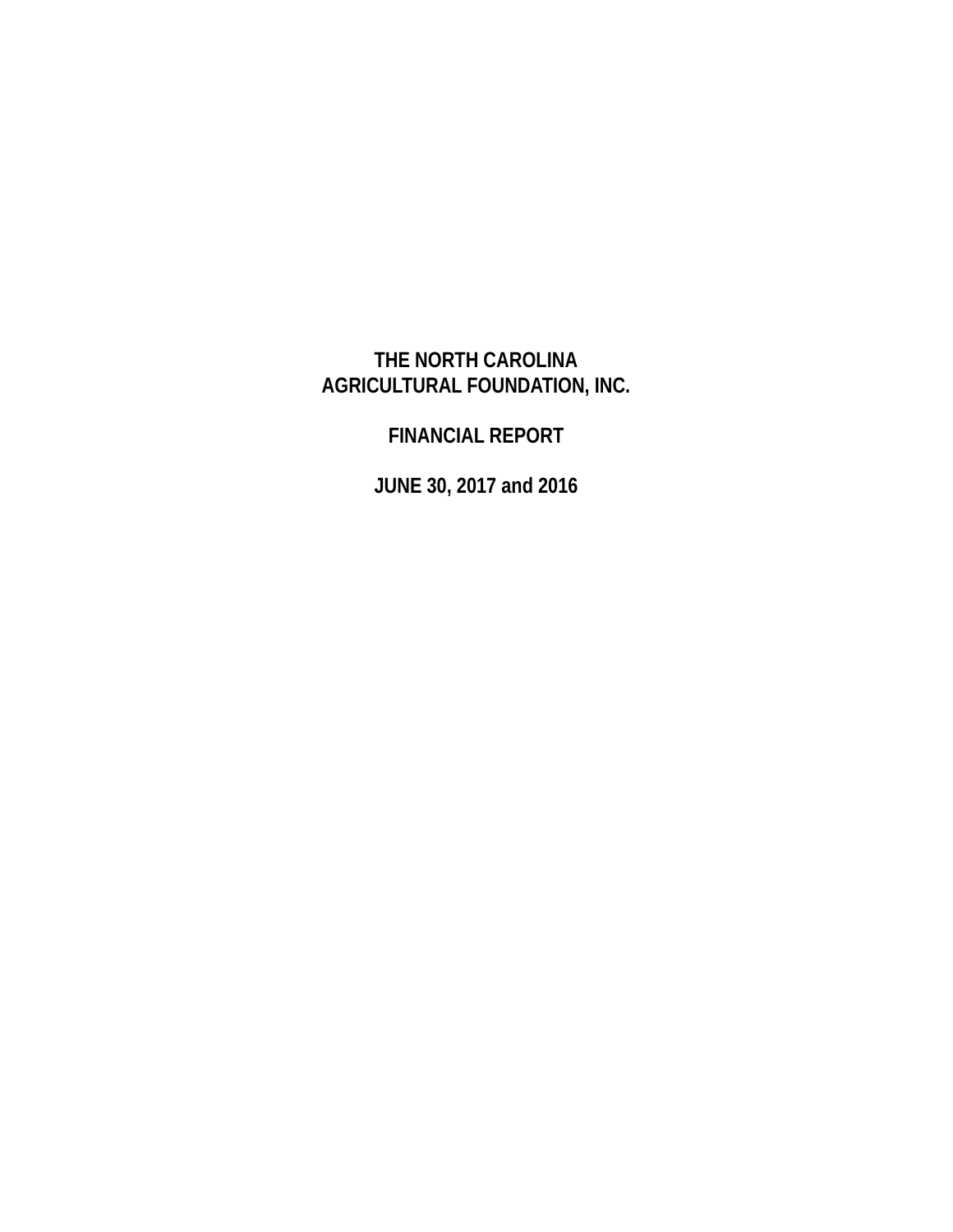**The North Carolina Agricultural Foundation, Inc. Financial Report For the Years Ended June 30, 2017 and 2016** 

## **Contents**

| Independent Auditor's Report            | 1 - 2    |
|-----------------------------------------|----------|
| <b>Financial Statements</b>             |          |
| <b>Statements of Financial Position</b> | 3        |
| <b>Statements of Activities</b>         | $4 - 5$  |
| <b>Statements of Cash Flows</b>         | $6 - 7$  |
| Notes to Financial Statements           | $8 - 19$ |

## **Reports and Schedules Related to the State Single Audit Implementation Act and the Uniform Guidance**

| Independent Auditor's Report on Internal Control Over Financial Reporting and<br>on Compliance and Other Matters Based on an Audit of Financial Statements<br>Performed in Accordance with Government Auditing Standards | $20 - 21$ |
|--------------------------------------------------------------------------------------------------------------------------------------------------------------------------------------------------------------------------|-----------|
| Independent Auditor's Report on Compliance for Each Major State Program and<br>Report on Internal Control Over Compliance Required by the State Single Audit<br>Implementation Act and the Uniform Guidance              | $22 - 23$ |
| Schedule of Expenditures of State Awards                                                                                                                                                                                 | 24        |
| Notes to Schedule of Expenditures of State Awards                                                                                                                                                                        | 25        |
| Schedule of Findings and Questioned Costs                                                                                                                                                                                | 26        |
| <b>Supplementary Information</b>                                                                                                                                                                                         |           |
| General Fund Budget vs. Actual - Unaudited                                                                                                                                                                               | 27        |
| Ten Year Summary of Asset Growth - Unaudited                                                                                                                                                                             | 28        |
| Ten Year Summary of Revenues and Support - Unaudited                                                                                                                                                                     | 29        |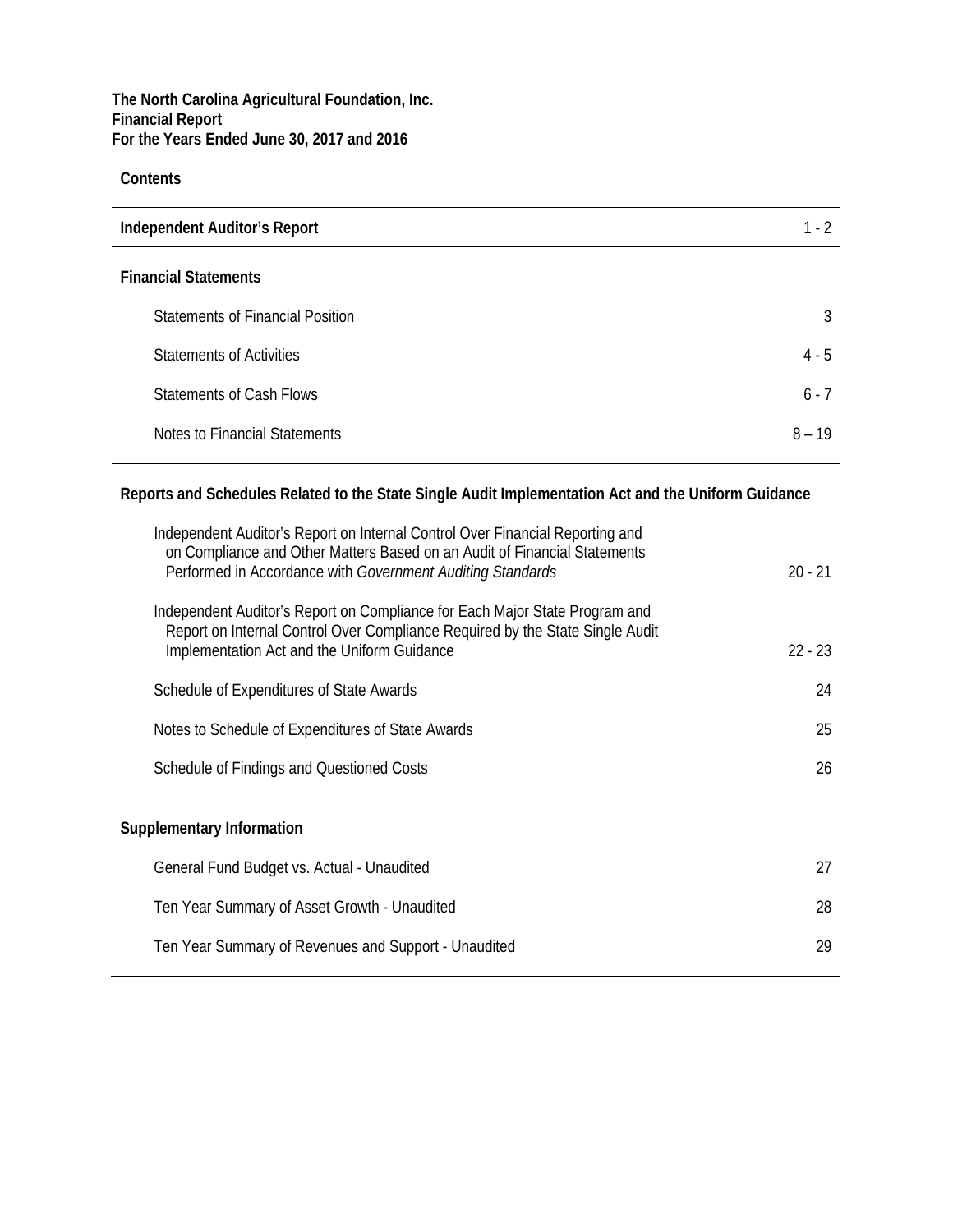

421 Fayetteville Street Suite 300 Raleigh, NC 27601

## **Independent Auditor's Report**

To the Board of Directors The North Carolina Agricultural Foundation, Inc. Raleigh, North Carolina

#### **Report on the Financial Statements**

We have audited the accompanying financial statements of The North Carolina Agricultural Foundation, Inc. (the "Foundation"), which comprise the statements of financial position as of June 30, 2017 and 2016, and the related statements of activities and cash flows for the years then ended, and the related notes to the financial statements.

#### *Management's Responsibility for the Financial Statements*

Management is responsible for the preparation and fair presentation of these financial statements in accordance with accounting principles generally accepted in the United States of America; this includes the design, implementation, and maintenance of internal control relevant to the preparation and fair presentation of financial statements that are free from material misstatement, whether due to fraud or error.

## *Auditor's Responsibility*

Our responsibility is to express an opinion on these financial statements based on our audits. We conducted our audits in accordance with auditing standards generally accepted in the United States of America and the standards applicable to financial audits contained in *Government Auditing Standards*, issued by the Comptroller General of the United States. Those standards require that we plan and perform the audit to obtain reasonable assurance about whether the financial statements are free from material misstatement.

An audit involves performing procedures to obtain audit evidence about the amounts and disclosures in the financial statements. The procedures selected depend on the auditor's judgment, including the assessment of the risks of material misstatement of the financial statements, whether due to fraud or error. In making those risk assessments, the auditor considers internal control relevant to the entity's preparation and fair presentation of the financial statements in order to design audit procedures that are appropriate in the circumstances, but not for the purpose of expressing an opinion on the effectiveness of the entity's internal control. Accordingly, we express no such opinion. An audit also includes evaluating the appropriateness of accounting policies used and the reasonableness of significant accounting estimates made by management, as well as evaluating the overall presentation of the financial statements.

We believe that the audit evidence we have obtained is sufficient and appropriate to provide a basis for our audit opinion.

BDO USA, LLP, a Delaware limited liability partnership, is the U.S. member of BDO International Limited, a UK company limited by guaran0tee, and forms part of the international BDO network of independent member firm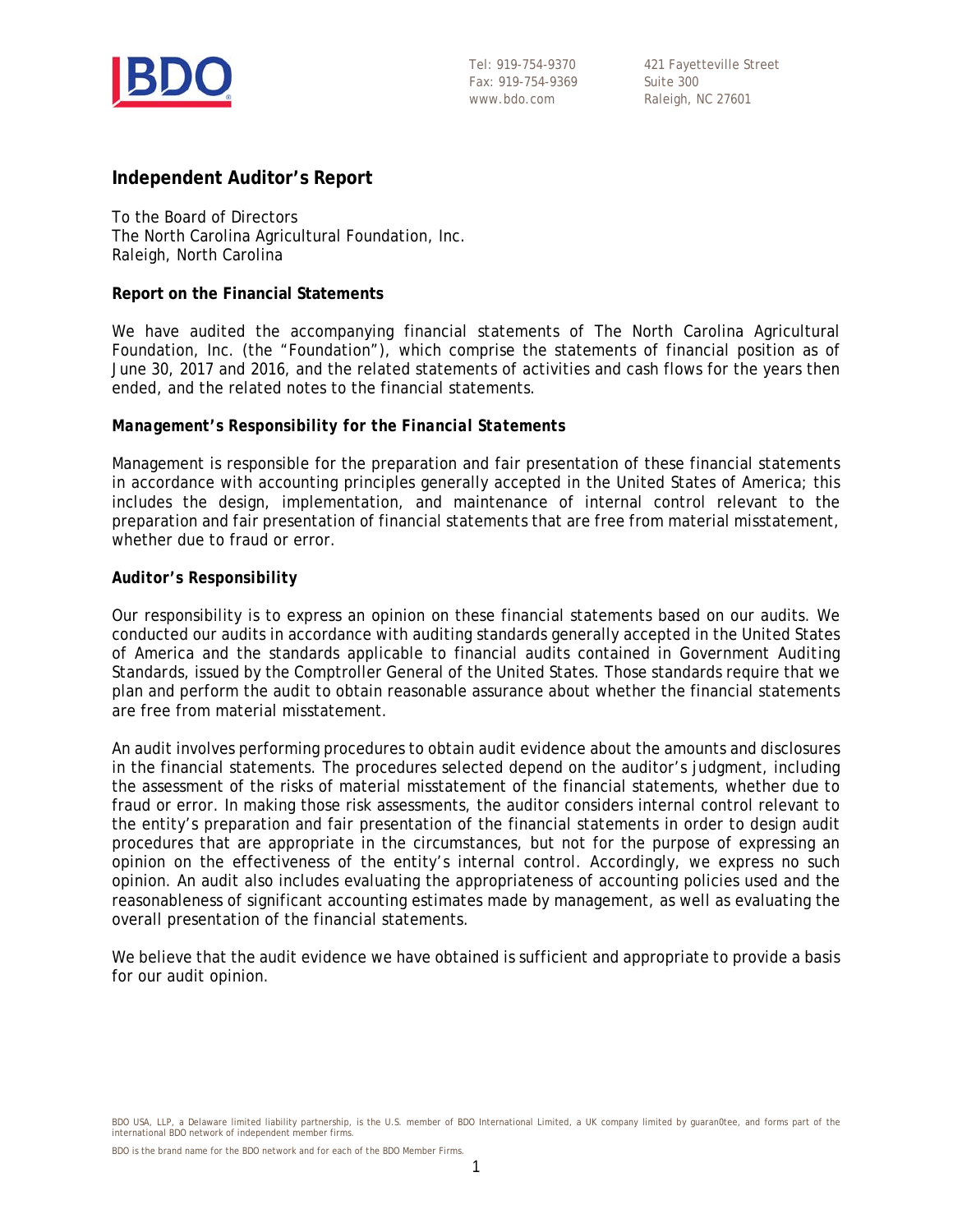

#### *Opinion*

In our opinion, the financial statements referred to above present fairly, in all material respects, the financial position of The North Carolina Agricultural Foundation, Inc. as of June 30, 2017 and 2016, and the changes in its net assets and its cash flows for the years then ended in accordance with accounting principles generally accepted in the United States of America.

#### *Other Matters*

#### *Other Information*

Our audit was conducted for the purpose of forming an opinion on the financial statements as a whole. The accompanying schedule of expenditures of state awards, as required by the State Single Audit Implementation Act and Title 2 U.S. Code of Federal Regulations ("CFR") Part 200, *Uniform Administrative Requirements, Cost Principles, and Audit Requirements for Federal Awards* is presented for purposes of additional analysis and is not a required part of the financial statements. Such information is the responsibility of management and was derived from and relates directly to the underlying accounting and other records used to prepare the financial statements. The information has been subjected to the auditing procedures applied in the audit of the financial statements and certain additional procedures, including comparing and reconciling such information directly to the underlying accounting and other records used to prepare the financial statements or to the financial statements themselves, and other additional procedures in accordance with auditing standards generally accepted in the United States of America. In our opinion, the information is fairly stated, in all material respects, in relation to the financial statements as a whole.

#### *Disclaimer of Opinion on Supplementary Information*

Our audit was conducted for the purpose of forming an opinion on the basic financial statements as a whole. The supplemental information on pages 27 through 29 is presented for purposes of additional analysis and is not a required part of the basic financial statements. Such information has not been subjected to auditing procedures applied in the audit of the basic financial statements, and accordingly, we do not express an opinion or provide any assurance on it.

#### **Other Reporting Required by** *Government Auditing Standards*

In accordance with *Government Auditing Standards*, we have also issued our report dated September 29, 2017 on our consideration of the Foundation's internal control over financial reporting and on our tests of its compliance with certain provisions of laws, regulations, contracts, and grant agreements and other matters. The purpose of that report is to describe the scope of our testing of internal control over financial reporting and compliance and the results of that testing, and not to provide an opinion on internal control over financial reporting or on compliance. That report is an integral part of an audit performed in accordance with *Government Auditing Standards* in considering the Foundation's internal control over financial reporting and compliance.

BDO USA, LLP

Raleigh, North Carolina September 29, 2017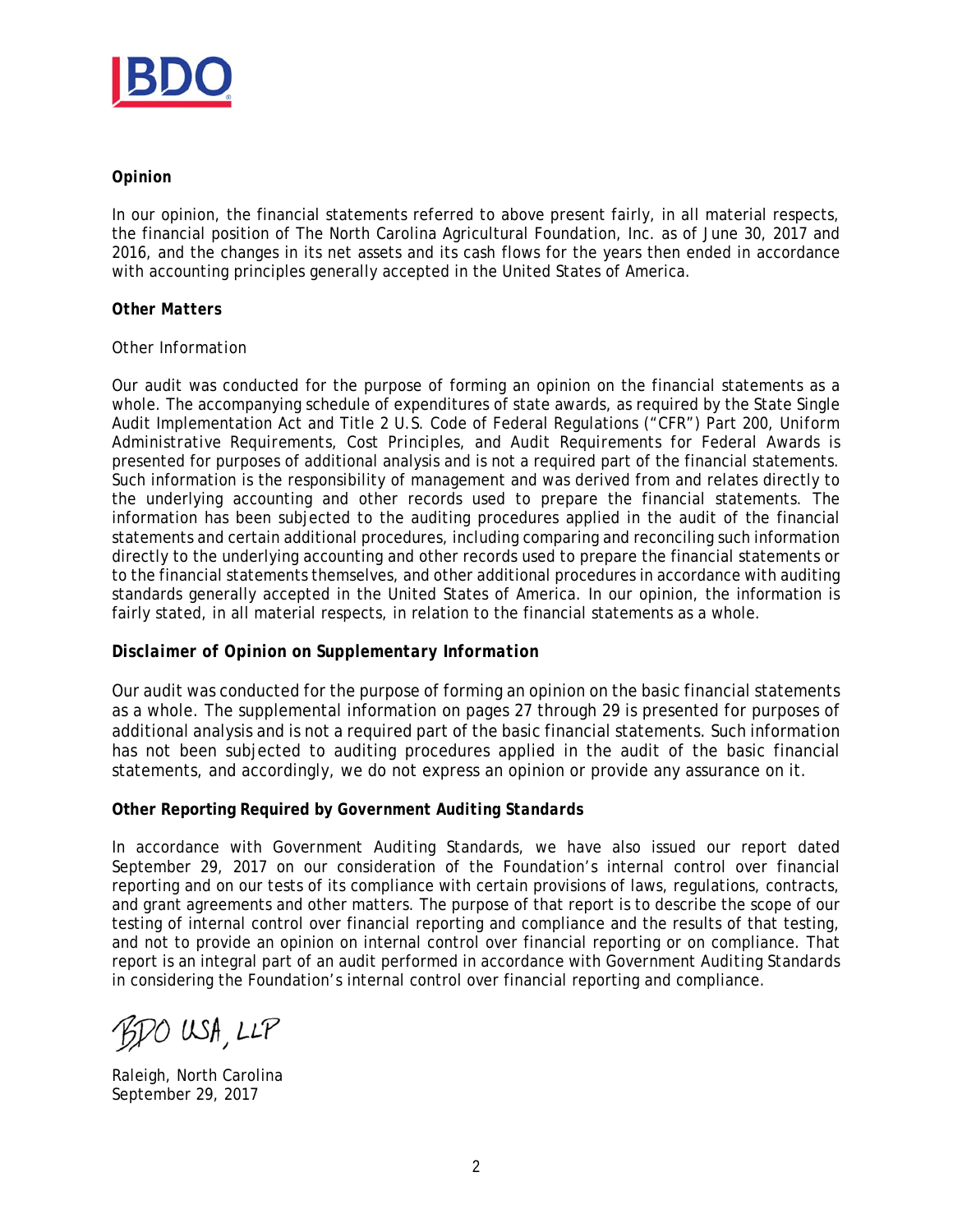**Statements of Financial Position June 30, 2017 and 2016**

|                                                             | 2017              | 2016              |
|-------------------------------------------------------------|-------------------|-------------------|
| <b>Assets</b>                                               |                   |                   |
| Cash and cash equivalents (Note 1)                          | \$<br>19,969,970  | \$<br>17,611,893  |
| Intermediate investments (Note 1)                           | 19,014,469        | 18,258,283        |
| Long-term investments (Notes 1 and 3)                       | 88,471,468        | 76,817,480        |
| Closely held stock (Note 6)                                 | 4,890             | 4,890             |
| Accounts receivable (Note 1)                                | 179,035           | 1,073,783         |
| Pledges receivable, net (Notes 1 and 7)                     | 5,504,040         | 7,122,930         |
| Notes receivable - The LaPaz Group, LLC (Note 15)           |                   | 2,046,739         |
| Receivable from sale of Albion stock (Note 8)               |                   | 3,372,000         |
| Donated property and land (Note 1)                          | 34,685,980        | 32,605,980        |
| Vehicles, net of accumulated depreciation of \$152,938      |                   |                   |
| and \$124,474 in 2017 and 2016, respectively (Note 1)       | 54,384            | 82,848            |
| Other assets (Note 1)                                       | 10,828            | 74,145            |
| <b>Total Assets</b>                                         | \$<br>167,895,064 | \$<br>159,070,971 |
| <b>Liabilities and Net Assets</b>                           |                   |                   |
| Liabilities                                                 |                   |                   |
| Accounts payable - North Carolina State University (Note 1) | \$<br>265,498     | \$<br>341,104     |
| Accounts payable (Note 1)                                   | 63,540            | 9,868             |
| Due to others (Note 1)                                      | 105,173           | 169,245           |
| Deferred revenue (Note 1)                                   | 42,987            | 212,980           |
| Life income funds payable (Note 5)                          | 5,818,663         | 4,052,534         |
| Contingent liability (Note 16)                              |                   | 219,738           |
| <b>Total Liabilities</b>                                    | 6,295,861         | 5,005,469         |
| <b>Net Assets</b>                                           |                   |                   |
| Unrestricted:                                               |                   |                   |
| Undesignated                                                | 2,114,424         | 2,421,712         |
| Undesignated - underwater endowments (Note 2)               |                   | (23, 208)         |
| Board-designated (Note 2)                                   | 1,007,328         | 686,206           |
| Temporarily restricted (Note 10)                            | 75,972,516        | 70,785,602        |
| Permanently restricted (Note 11)                            | 82,504,935        | 80,195,190        |
| <b>Total Net Assets</b>                                     | 161,599,203       | 154,065,502       |
| <b>Total Liabilities and Net Assets</b>                     | \$<br>167,895,064 | \$<br>159,070,971 |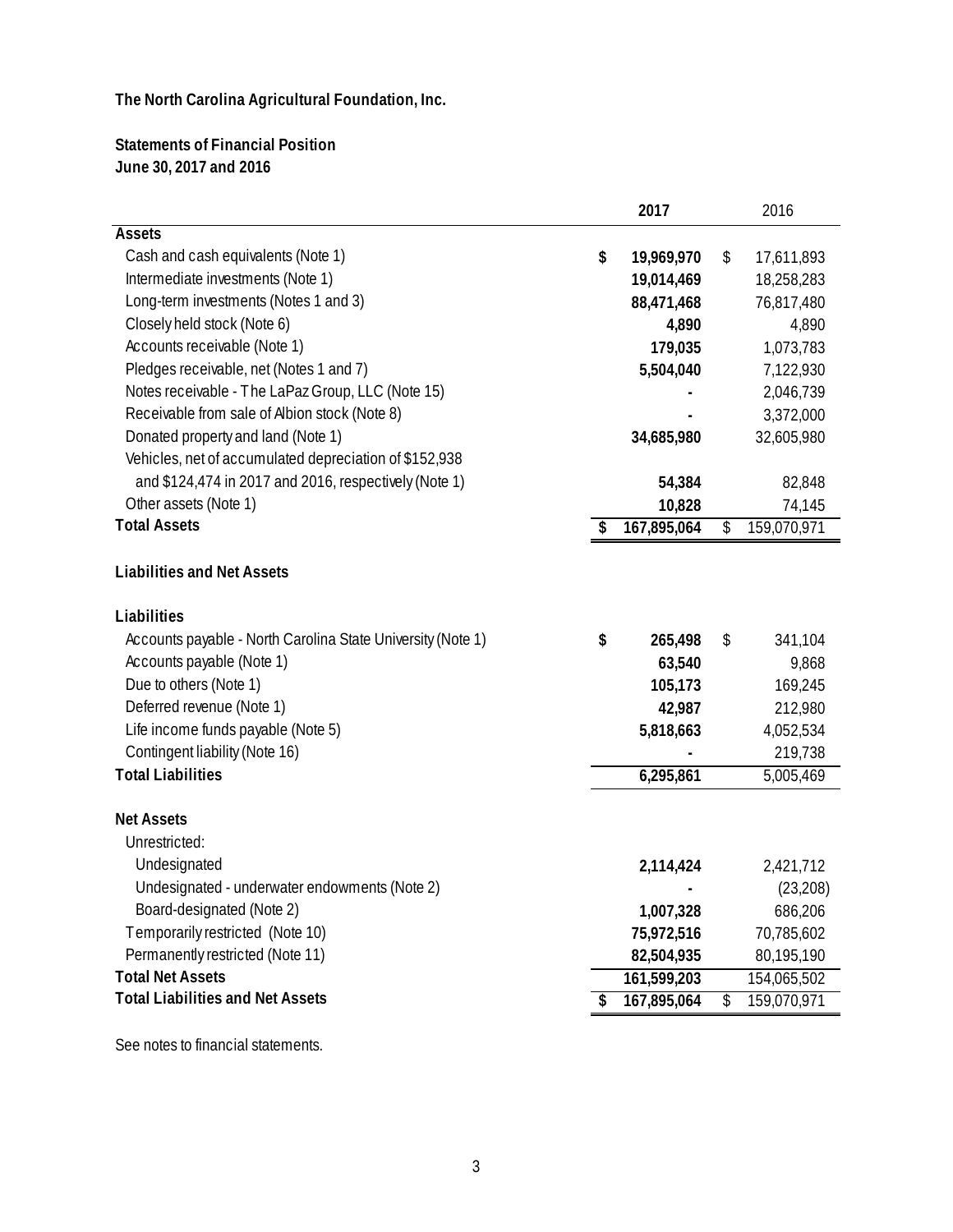#### **Statement of Activities Year Ended June 30, 2017**

|                                                     |                     | Temporarily |                          | Permanently |                          |                  |
|-----------------------------------------------------|---------------------|-------------|--------------------------|-------------|--------------------------|------------------|
|                                                     | <b>Unrestricted</b> |             | Restricted               |             | Restricted               | Total            |
| Revenues, Gains, and Other Income                   |                     |             |                          |             |                          |                  |
| Contributions (Note 1)                              | \$<br>1,736,028     | \$          | 9,482,523                | \$          | 3,911,215                | \$<br>15,129,766 |
| Change in pledges receivable (Note 7)               |                     |             | 220,103                  |             | (1,838,993)              | (1,618,890)      |
| Grant revenue (Note 1)                              |                     |             | 625,784                  |             |                          | 625,784          |
| Donated services, salaries, and facilities (Note 9) | 1,444,000           |             |                          |             |                          | 1,444,000        |
| Donated property and land (Note 1)                  |                     |             | 2,080,000                |             | 298,557                  | 2,378,557        |
| Net asset reclassification - underwater endowments  | 23,208              |             | (23, 208)                |             |                          |                  |
| Net investment income                               | 109,603             |             | 7,954,849                |             | 535,851                  | 8,600,303        |
| Interest and dividends                              | 431,763             |             | 223,828                  |             | 94,579                   | 750,170          |
| Change in value of split interest agreements        |                     |             |                          |             | (1,359,024)              | (1,359,024)      |
| Disposal of other assets                            | (29, 271)           |             | (3,788,601)              |             |                          | (3,817,872)      |
| Royalties                                           |                     |             | 315,644                  |             |                          | 315,644          |
| Other income                                        | 2,262               |             | 1,747,279                |             | 41,065                   | 1,790,606        |
| Net assets released from restrictions (Note 12)     | 12,894,138          |             | (12,894,138)             |             |                          |                  |
| Total Revenues, Gains, and Other Income             | 16,611,731          |             | 5,944,063                |             | 1,683,250                | 24,239,044       |
|                                                     |                     |             |                          |             |                          |                  |
| <b>Grants to Support the University</b>             |                     |             |                          |             |                          |                  |
| Program:                                            |                     |             |                          |             |                          |                  |
| Scholarships and fellowships                        | 3,988,496           |             |                          |             |                          | 3,988,496        |
| Faculty support and professorships                  | 3,004,299           |             |                          |             |                          | 3,004,299        |
| Agricultural research support                       | 1,084,955           |             |                          |             |                          | 1,084,955        |
| Cooperative extension support                       | 9,527               |             |                          |             |                          | 9,527            |
| Departmental support                                | 3,381,870           |             |                          |             |                          | 3,381,870        |
| Facility support                                    | 201,157             |             |                          |             |                          | 201,157          |
| Other current services                              | 2,182,958           |             |                          |             |                          | 2,182,958        |
| <b>Total Program Support</b>                        | 13,853,262          |             | $\overline{\phantom{a}}$ |             | $\blacksquare$           | 13,853,262       |
| Administrative                                      | 382,000             |             | $\overline{\phantom{a}}$ |             | $\overline{\phantom{a}}$ | 382,000          |
| Fundraising                                         | 2,477,991           |             |                          |             |                          | 2,477,991        |
| <b>Total Other Support</b>                          | 2,859,991           |             | $\overline{\phantom{a}}$ |             | $\overline{a}$           | 2,859,991        |
| <b>Total Support</b>                                | 16,713,253          |             | $\blacksquare$           |             | $\blacksquare$           | 16,713,253       |
|                                                     |                     |             |                          |             |                          |                  |
| Excess of Revenues, Gains,                          |                     |             |                          |             |                          |                  |
| and Other Income Over Total Support                 | (101, 522)          |             | 5,944,063                |             | 1,683,250                | 7,525,791        |
|                                                     |                     |             |                          |             |                          |                  |
| <b>Net Transfers</b>                                |                     |             |                          |             |                          |                  |
| From (to) other University-affiliated entities      |                     |             | 27,260                   |             | (19, 350)                | 7,910            |
| Among funds (Note 13)                               | 138,564             |             | (784, 409)               |             | 645,845                  |                  |
| <b>Total Net Transfers</b>                          | 138,564             |             | (757, 149)               |             | 626,495                  | 7,910            |
|                                                     |                     |             |                          |             |                          |                  |
| Change in Net Assets                                | 37,042              |             | 5,186,914                |             | 2,309,745                | 7,533,701        |
|                                                     |                     |             |                          |             |                          |                  |
| <b>Net Assets</b>                                   |                     |             |                          |             |                          |                  |
| Beginning of year                                   | 3,084,710           |             | 70,785,602               |             | 80,195,190               | 154,065,502      |
| End of year                                         | \$<br>3,121,752     |             | \$75,972,516             |             | \$82,504,935             | \$161,599,203    |
|                                                     |                     |             |                          |             |                          |                  |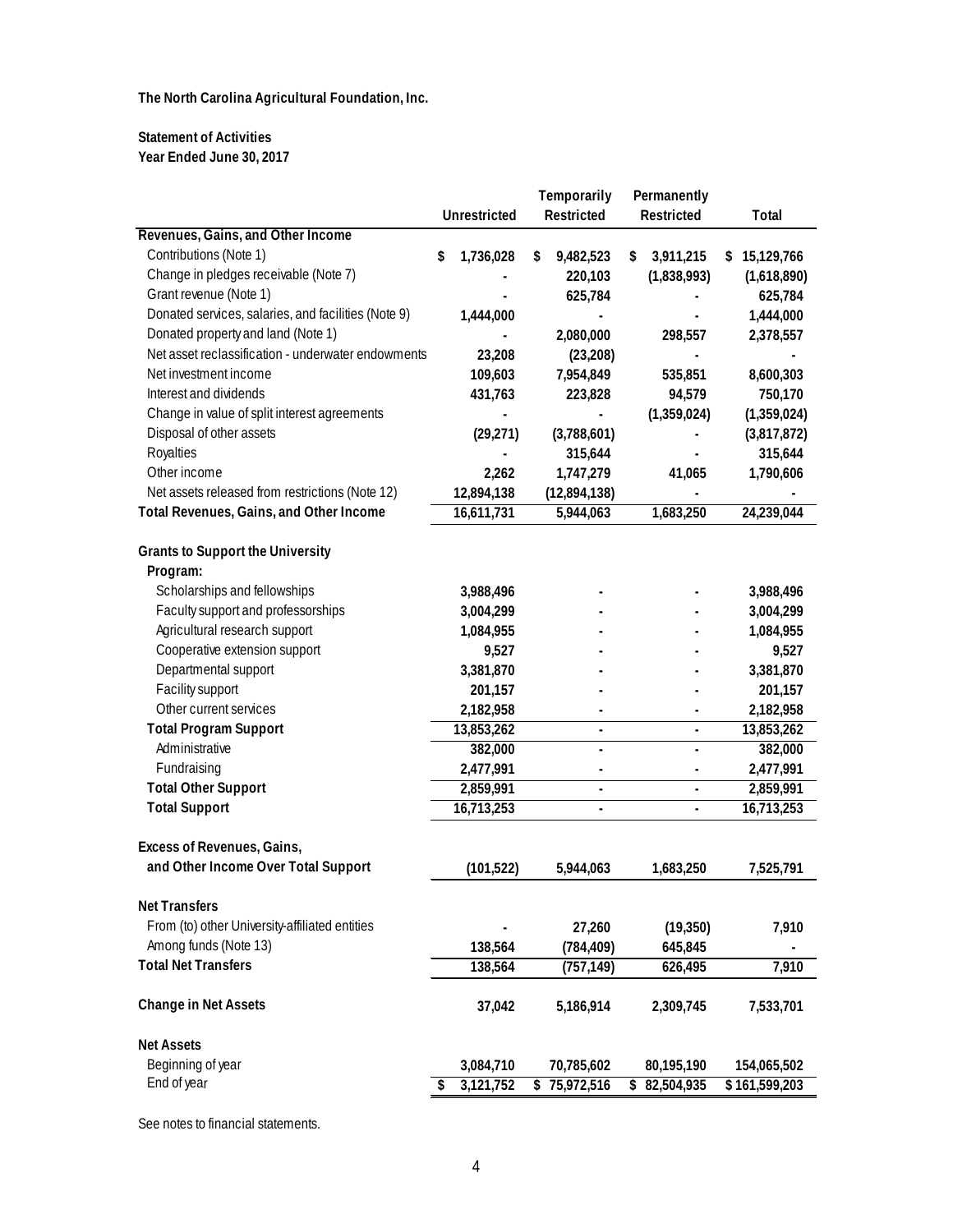#### **Statement of Activities Year Ended June 30, 2016**

|                                                     |                  | Temporarily              | Permanently              |                       |
|-----------------------------------------------------|------------------|--------------------------|--------------------------|-----------------------|
|                                                     | Unrestricted     | Restricted               | Restricted               | Total                 |
| Revenues, Gains, and Other Income                   |                  |                          |                          |                       |
| Contributions (Note 1)                              | \$<br>1,700,292  | 10,582,392<br>\$         | \$<br>4,593,253          | \$<br>16,875,937      |
| Change in pledges receivable (Note 7)               |                  | (272, 260)               | (2, 121, 749)            | (2,394,009)           |
| Grant revenue (Note 1)                              |                  | 499,081                  |                          | 499,081               |
| Donated services, salaries, and facilities (Note 9) | 1,288,000        |                          |                          | 1,288,000             |
| Donated property and land (Note 1)                  |                  | 95,000                   | 1,342,463                | 1,437,463             |
| Net asset reclassification - underwater endowments  | (23, 208)        | 23,208                   |                          |                       |
| Net investment income (loss)                        | 2,444            | (1, 188, 091)            | 18,503                   | (1, 167, 144)         |
| Interest and dividends                              | 221,258          | 329,425                  | 96,842                   | 647,525               |
| Change in value of split interest agreements        |                  |                          | (120, 324)               | (120, 324)            |
| Disposal of other assets                            |                  | (41, 491)                | (225, 575)               | (267,066)             |
| Royalties                                           |                  | 280,809                  |                          | 280,809               |
| Other income                                        |                  | 1,168,550                | 35,636                   | 1,204,186             |
| Net assets released from restrictions (Note 12)     | 12,897,919       | (12,897,919)             |                          |                       |
| Total Revenues, Gains, and Other Income             | 16,086,705       | (1,421,296)              | 3,619,049                | 18,284,458            |
|                                                     |                  |                          |                          |                       |
| Grants to Support the University<br>Program:        |                  |                          |                          |                       |
| Scholarships and fellowships                        | 3,312,116        |                          |                          | 3,312,116             |
| Faculty support and professorships                  | 2,797,771        |                          |                          | 2,797,771             |
| Agricultural research support                       | 773,558          |                          |                          | 773,558               |
| Cooperative extension support                       | 19,979           |                          |                          | 19,979                |
| Departmental support                                | 3,459,850        |                          |                          | 3,459,850             |
| Facility support                                    | 1,051,323        |                          |                          | 1,051,323             |
| Other current services                              |                  |                          |                          |                       |
|                                                     | 2,019,434        |                          | $\overline{\phantom{a}}$ | 2,019,434             |
| <b>Total Program Support</b><br>Administrative      | 13,434,031       | $\blacksquare$<br>L,     | $\blacksquare$           | 13,434,031<br>376,000 |
| Fundraising                                         | 376,000          |                          | $\bar{a}$                |                       |
|                                                     | 2,193,201        | $\overline{\phantom{m}}$ | $\overline{\phantom{a}}$ | 2,193,201             |
| <b>Total Other Support</b>                          | 2,569,201        | $\overline{\phantom{a}}$ | $\overline{\phantom{a}}$ | 2,569,201             |
| <b>Total Support</b>                                | 16,003,232       | $\overline{\phantom{a}}$ | $\blacksquare$           | 16,003,232            |
| Excess of Revenues, Gains,                          |                  |                          |                          |                       |
| and Other Income Over Total Support                 | 83,473           | (1,421,296)              | 3,619,049                | 2,281,226             |
| Net Transfers                                       |                  |                          |                          |                       |
| To other University-affiliated entities             |                  |                          |                          |                       |
| Among funds (Note 13)                               | (29)             | (162, 972)               | (46, 888)                | (209, 889)            |
| <b>Total Net Transfers</b>                          | 49,030<br>49,001 | (416, 146)<br>(579, 118) | 367,116                  |                       |
|                                                     |                  |                          | 320,228                  | (209, 889)            |
| Change in Net Assets                                | 132,474          | (2,000,414)              | 3,939,277                | 2,071,337             |
| <b>Net Assets</b>                                   |                  |                          |                          |                       |
| Beginning of year                                   | 2,952,236        | 72,786,016               | 76,255,913               | 151,994,165           |
| End of year                                         | \$<br>3,084,710  | 70,785,602<br>\$         | \$<br>80,195,190         | \$154,065,502         |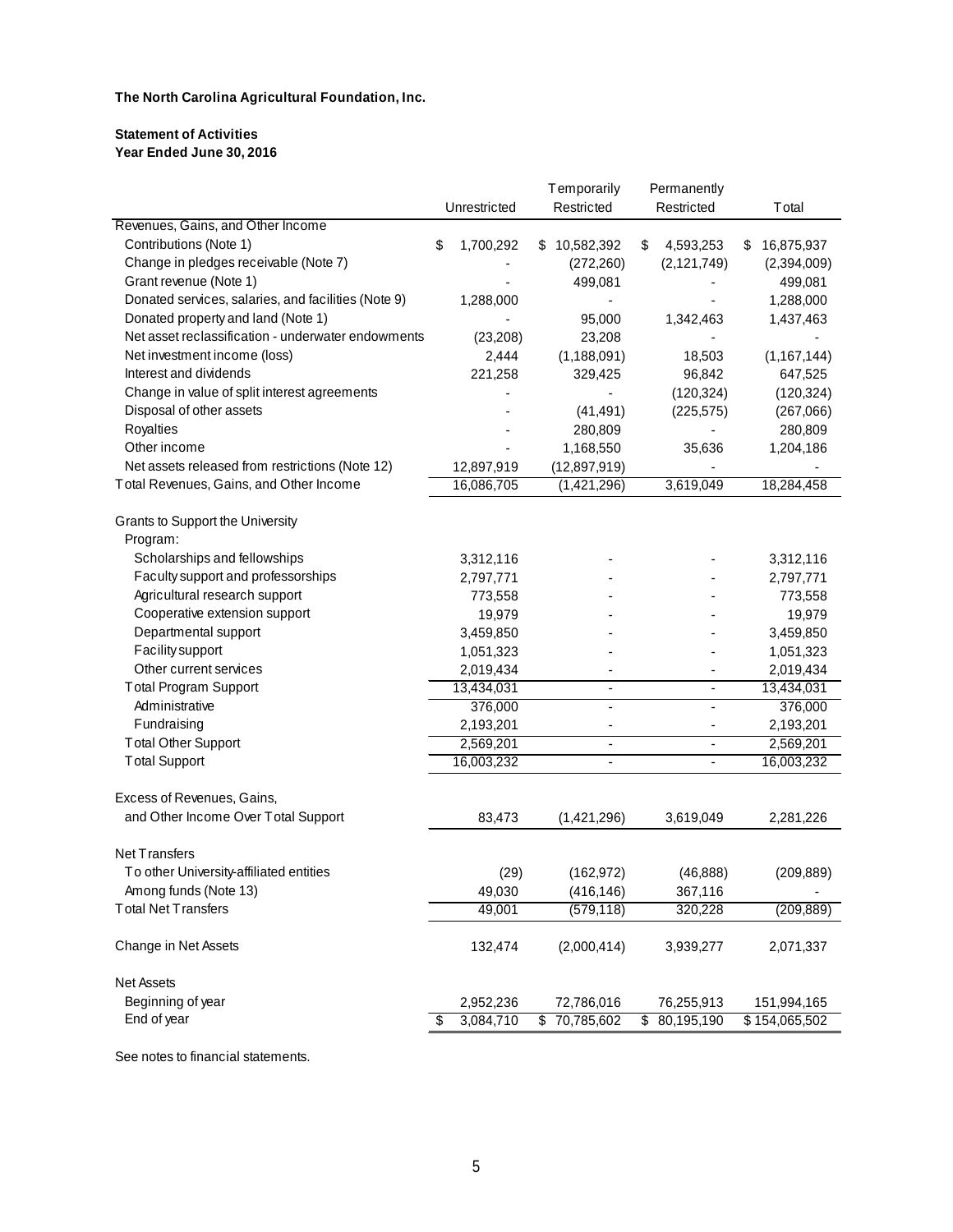#### **Statements of Cash Flows Years Ended June 30, 2017 and 2016**

|                                                             | 2017             | 2016                           |
|-------------------------------------------------------------|------------------|--------------------------------|
| <b>Cash Flows From Operating Activities</b>                 |                  |                                |
| Change in net assets:                                       | \$<br>7,533,701  | \$<br>2,071,337                |
| Adjustments to reconcile change in net assets               |                  |                                |
| to net cash provided by (used in) operating activities:     |                  |                                |
| Depreciation                                                | 28,464           | 27,745                         |
| Contributions and grants restricted for permanent endowment | (3,911,215)      | (4,593,253)                    |
| Donated property                                            | (2,378,557)      | (1,437,463)                    |
| Transfer of donated property                                |                  | 120,000                        |
| Loss on sale of donated property                            |                  | 273,541                        |
| Gain on disposal of vehicles                                |                  | (6, 475)                       |
| Return of gift                                              | (494,000)        |                                |
| Capital contribution                                        | (197,000)        |                                |
| Disposal of other assets                                    | 3,817,872        |                                |
| Investment income restricted for split interest agreements  | (94, 579)        | (96, 842)                      |
| Net investment (income) loss                                | (8,600,303)      | 1,167,144                      |
| Change in value of split interest agreements                | 1,369,836        | 130,960                        |
| Change in value of split interest agreements due to others  | (10, 812)        | (10,636)                       |
| Decrease (increase) in:                                     |                  |                                |
| Closely held stock                                          |                  | 82                             |
| Accounts receivable                                         | 894,748          | (1,061,084)                    |
| Pledges receivable                                          | 1,618,890        | 2,394,009                      |
| Notes receivable - The LaPaz Group, LLC                     | (430,657)        | (319,292)                      |
| Receivable from sale of Albion stock                        | 2,722,524        |                                |
| Other assets                                                | 63,317           | (650)                          |
| Increase (decrease) in:                                     |                  |                                |
| Accounts payable - North Carolina State University          | (75,606)         | 5,783                          |
| Accounts payable                                            | 53,672           | (14, 715)                      |
| Due to others                                               | (53,260)         | 51,133                         |
| Deferred revenue                                            | (169,993)        | 82,091                         |
| Contingent liability                                        | (219, 738)       | 165,486                        |
| Net Cash Provided by (Used in) Operating Activities         | 1,467,304        | (1,051,099)                    |
| Cash Flows From Investing Activities                        |                  |                                |
| Proceeds from sales of donated property                     |                  | 250,907                        |
| Proceeds from sales of vehicles                             |                  | 6,475                          |
| Proceeds from sales of investments                          | 3,558,991        | 6,460,442                      |
| Purchases of property                                       |                  | (39,685)                       |
| Purchases of investments                                    | (6,272,112)      | (10, 235, 236)                 |
| Net Cash Used in Investing Activities                       | (2,713,121)      | (3,557,097)                    |
|                                                             |                  |                                |
| Cash Flows From Financing Activities                        |                  |                                |
| Contributions and grants restricted for permanent endowment | 3,911,215        | 4,593,253                      |
| Investment income restricted for split interest agreements  | 94,579           | 96,842                         |
| Payments on life income fund obligations                    | (408, 532)       | (382, 447)                     |
| Proceeds from life income fund obligations                  | 6,632            | 858,787                        |
| Net Cash Provided by Financing Activities                   | 3,603,894        | 5,166,435                      |
| Net Increase in Cash and Cash Equivalents                   | 2,358,077        | 558,239                        |
| Cash and Cash Equivalents:                                  |                  |                                |
| Beginning of year                                           | 17,611,893       | 17,053,654                     |
| End of year                                                 | \$<br>19,969,970 | \$<br>$\overline{17}$ ,611,893 |
| (Continued)                                                 |                  |                                |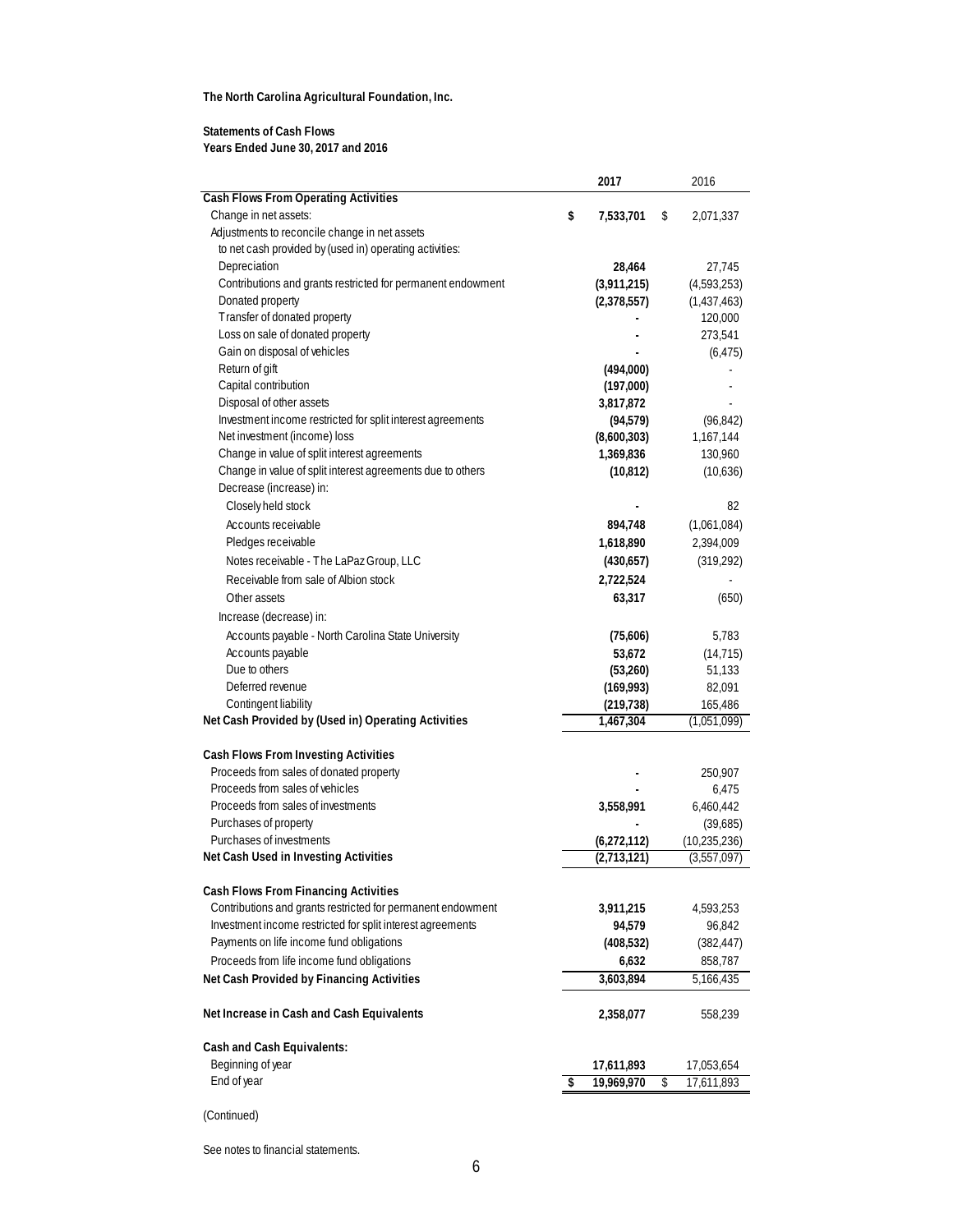#### **Statements of Cash Flows (Continued) Years Ended June 30, 2017 and 2016**

| 2017      | 2016      |
|-----------|-----------|
|           |           |
| 1.444.000 | 1.288.000 |
| 784.409   | 416.146   |
|           |           |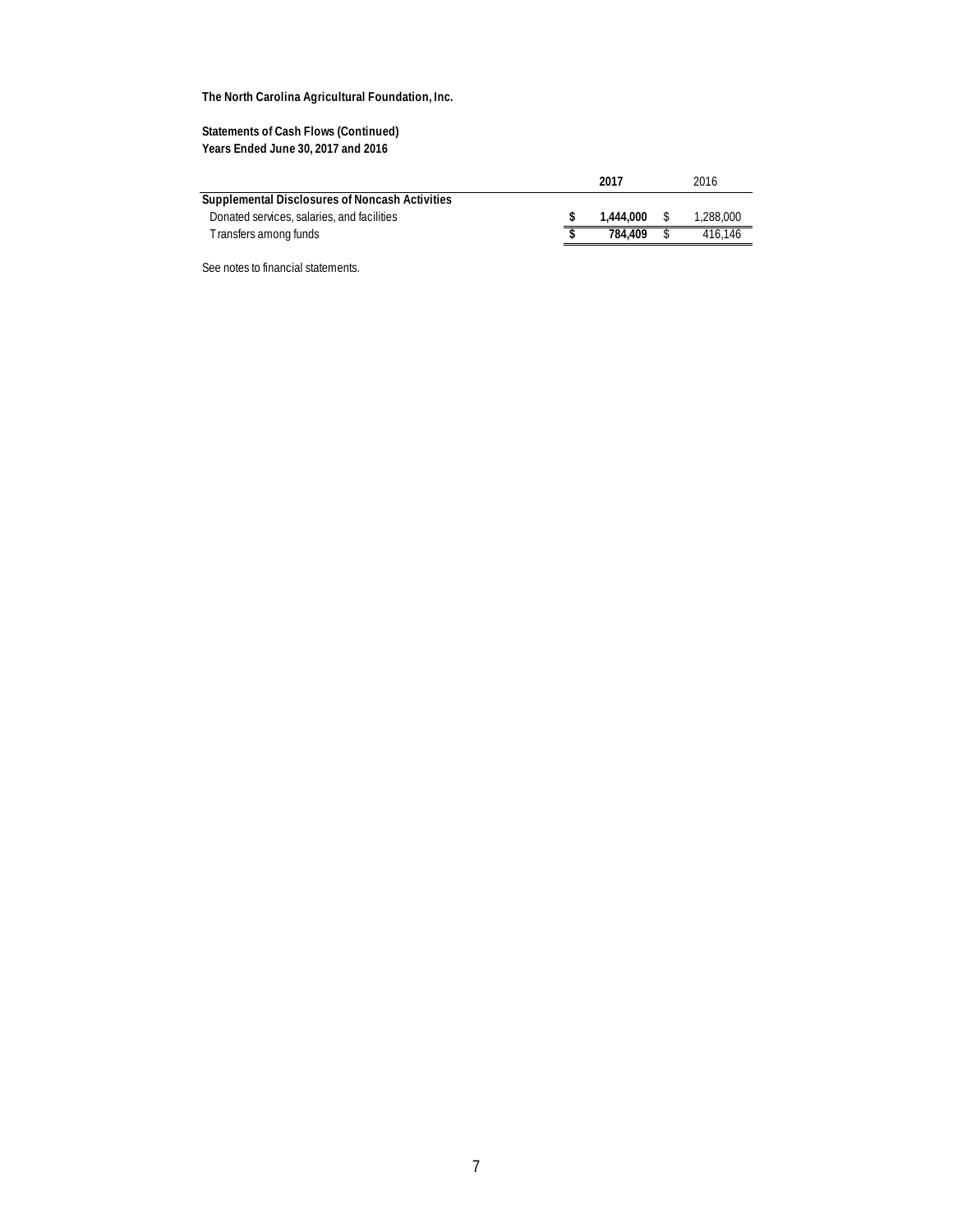**Notes to Financial Statements For the Years Ended June 30, 2017 and 2016** 

## **Note 1. Nature of Activities and Significant Accounting Policies**

Nature of activities: The North Carolina Agricultural Foundation, Inc., (the "Foundation") is one of a group of foundations which provide financial support exclusively to one or more of the colleges at North Carolina State University (the "University"). The Foundation, founded in 1944, aids and promotes, by financial assistance and otherwise, all types of education, research and extension in the College of Agriculture and Life Sciences.

A summary of the Foundation's significant accounting policies follows:

Basis of accounting and presentation: The financial statements of the Foundation are prepared on the accrual basis of accounting in accordance with accounting principles generally accepted in the United States of America. In preparing its financial statements, net assets and revenues, expenses, gains and losses are classified based on the existence or absence of donor-imposed restrictions. Accordingly, net assets of the Foundation and changes therein are classified and reported as follows:

Unrestricted net assets – Net assets that are not subject to donor-imposed stipulations.

Temporarily restricted net assets – Net assets subject to donor-imposed stipulations that may or will be met either by actions of the Foundation and/or by the passage of time.

Permanently restricted net assets – Net assets subject to donor-imposed stipulations that they be maintained permanently by the Foundation. Generally, the donors of these assets permit the Foundation to use all or part of the earnings on related investments for the donor-restricted purpose.

Cash and cash equivalents: For purposes of reporting cash flows, the Foundation considers all highly liquid instruments with an original maturity date of 90 days or less to be cash equivalents. Cash designated or restricted for long-term purposes is included with long-term investments. At times, the Foundation places deposits with a high quality financial institution that may be in excess of federal insurance limits.

Cash and cash equivalents consisted of accounts with the State Treasurer's Short-Term Investment Fund (the "STIF"), Paragon Bank, and Wells Fargo Bank, N.A. The STIF maintained by the State Treasurer has the general characteristics of a demand deposit account in that participants may deposit and withdraw cash at any time without prior notice or penalty.

Intermediate investments: Intermediate investments consist of the NC State Investment Fund, Inc. Intermediate Term Fund (the "ITF"), taxable municipal bonds, and an account with the common*f*und Intermediate Term Fund for funds that can be invested for longer periods, but which are available in the event of short-term cash needs. These investments are reported at readily determinable fair values of \$19,014,469 and \$18,258,283 at June 30, 2017 and 2016, respectively. The cost of these investments was \$19,771,015 and \$18,807,431 as of June 30, 2017 and 2016, respectively.

Long-term investments: Long-term investments are stated at fair value based on readily determinable fair values, when available. Investments for which readily determinable fair values are not available are carried at estimated fair values as provided by the respective fund managers of the investments. The Foundation, in accordance with investment policies promulgated by its Board of Directors (the "Board"), invests with the NC State Investment Fund, Inc. Long-Term Investment Pool (the "LTIP"). In addition, the Foundation has planned giving instruments invested with Kaspick.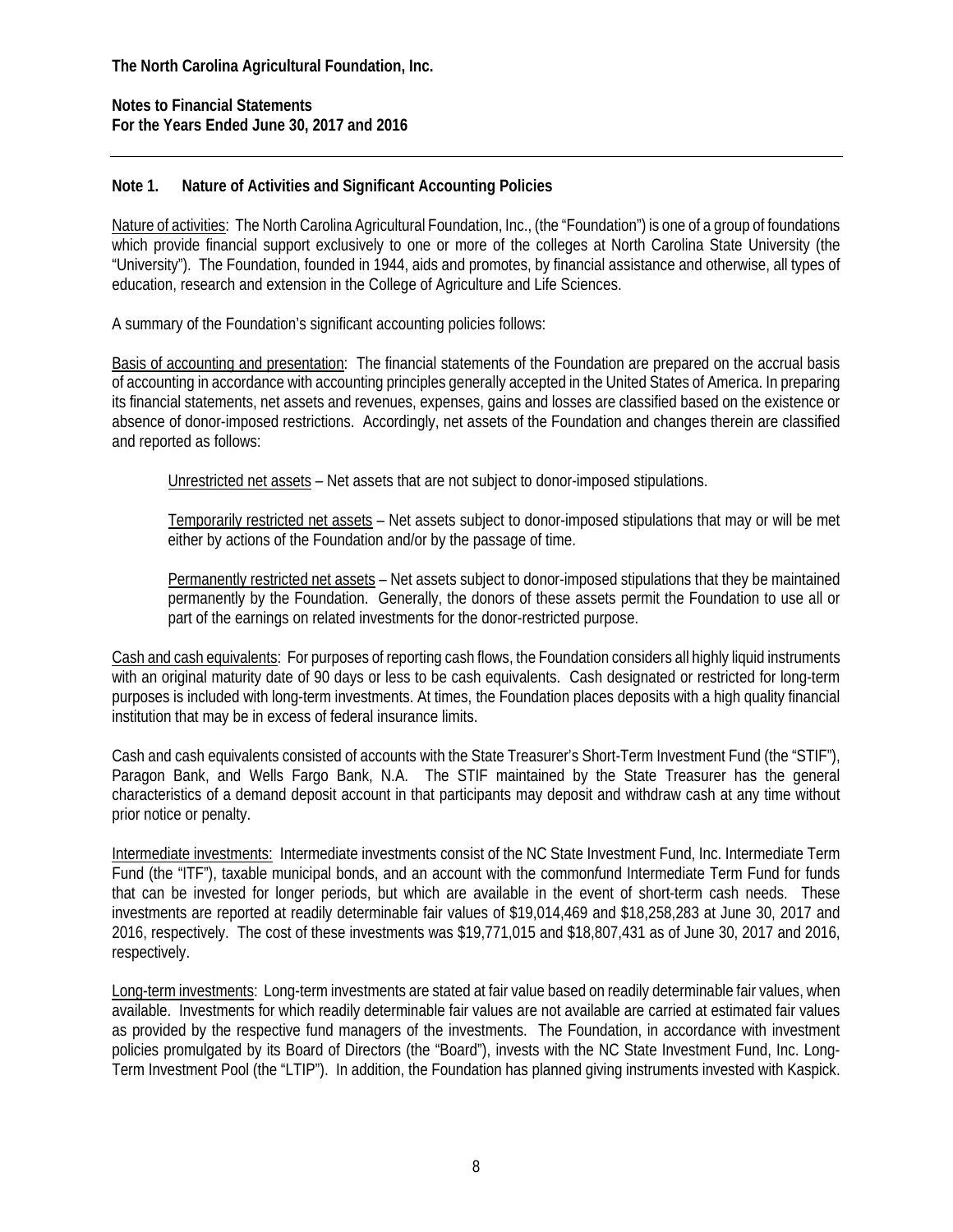**Notes to Financial Statements For the Years Ended June 30, 2017 and 2016** 

## **Note 1. Nature of Activities and Significant Accounting Policies (continued)**

Accounts receivable: Accounts receivable consists of sales tax receivable, accrued interest on the STIF and municipal bonds, rent receivable, a note receivable, and grant expenditures not yet reimbursed.

Pledges receivable: Unconditional pledges receivable are recognized as revenue and assets in the period received. Conditional pledges are recognized when the conditions on which they depend are substantially met.

Donated property and land: Donated property and land are stated at cost. Cost for property and land acquired by gift is defined as market value on the date of the gift.

Vehicles: Vehicles are stated at cost less depreciation. Depreciation is computed by use of the straight-line method over the estimated useful lives of the assets (5 years).

Other assets: Other assets include beneficiary interests in life insurance policies contributed to the Foundation and the Foundation is the owner of these policies. These gifts are recorded at current cash values less any loans outstanding on the policies. Cash surrender values of these policies were \$10,828 and \$74,145 at June 30, 2017 and 2016, respectively.

Contributions: Restricted contributions are segregated for income and expense reporting purposes; however, the assets are commingled. When a donor or grantor restriction expires because the stipulated time restriction ends or purpose restriction is accomplished, temporarily restricted net assets are reclassified to unrestricted net assets and reported as net assets released from restrictions in the statement of activities.

The University has a gift assessment program that supports Central Development and college-level fundraising efforts. A one-time fee of 5% is assessed on gifts that support current operations and facilities, with 3% designated for Central Development and 2% designated to the fundraising entity receiving the gift.

Grant revenue: Grant revenue consists of amounts awarded to the Foundation by various State of North Carolina agencies for research and extension purposes.

Investment income: Investment income is allocated on the basis of average fund balances for unrestricted and temporarily restricted net assets. For endowments, investment income is allocated on the "unit value" method of valuing interest in an investment portfolio and the investment earnings are recorded as unrestricted, temporarily restricted, or permanently restricted, as appropriate. Earnings from investments are net of investment fees of \$320,925 and \$302,862 for the years ended June 30, 2017 and 2016, respectively. Gains and losses on sales of investments are allocated on the unit value method. Investment income on investments owned individually by one fund is directly allocated to the owning fund.

As part of the University's gift assessment program, an annual fee of 0.50% is assessed on the average twenty-quarter market value of the assets held in the investment portfolio, with 0.25% designated for University Advancement and 0.25% designated to college-level fundraising efforts. In addition, an assessment of 0.50% is charged by the Foundation on the average twenty-quarter market value of assets held in the investment portfolio, with 0.25% for the support of Foundation fundraising activities and 0.25% for the support of University Advancement.

Accounts payable - North Carolina State University: Accounts payable to the University include amounts disbursed by the University on behalf of the Foundation for payment of various normal operating expenses.

Accounts payable: Accounts payable represents trade payables due to vendors.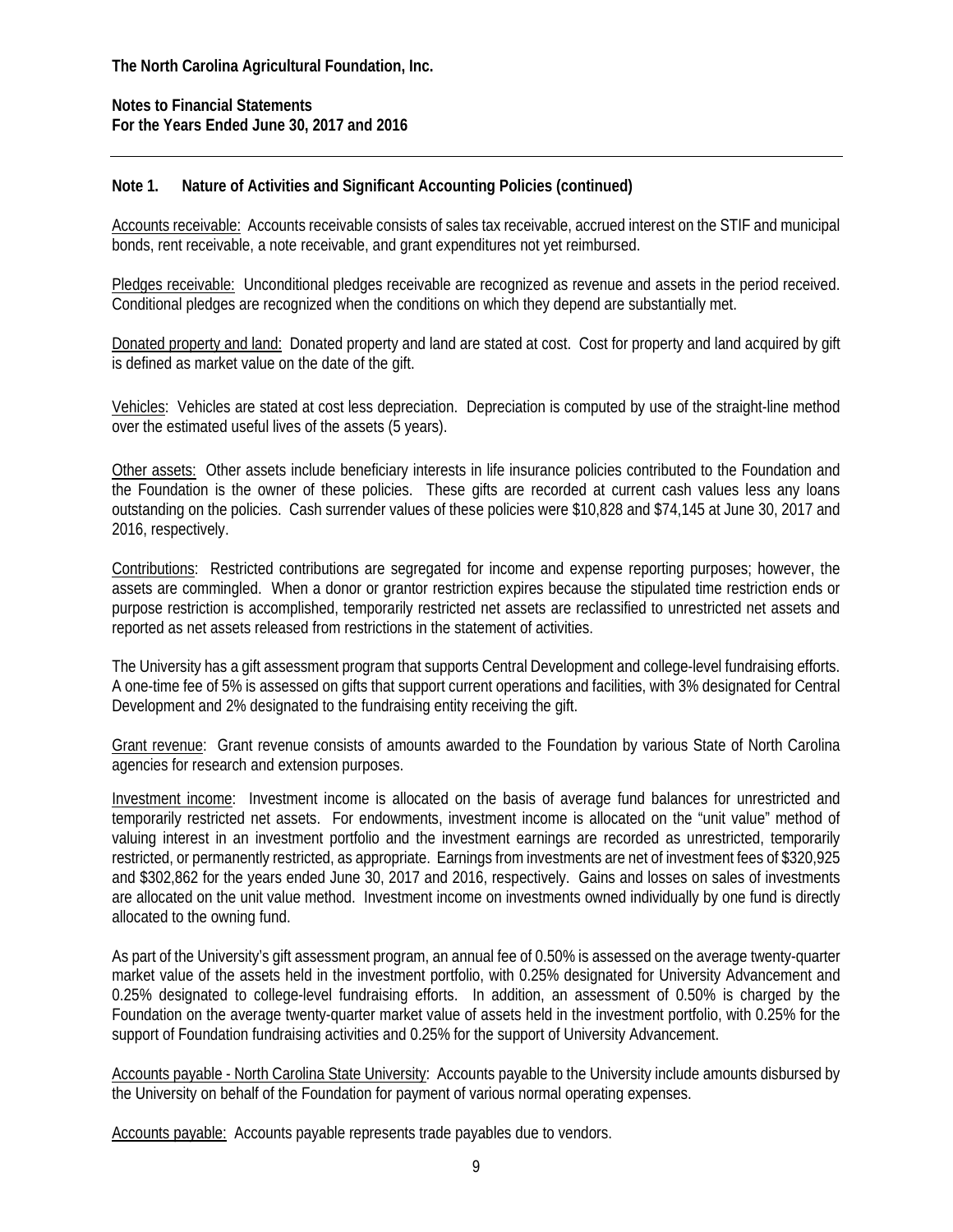**Notes to Financial Statements For the Years Ended June 30, 2017 and 2016** 

## **Note 1. Nature of Activities and Significant Accounting Policies (continued)**

Due to others: Due to others at June 30, 2017 and 2016, included of \$105,173 and \$115,985, respectively, due to remainder beneficiaries of life income funds, and \$0 and \$53,260, respectively, due to other entities.

Deferred revenue: Deferred revenue consists of the unspent balance of grants whose obligations have not yet been met.

Estimates: The preparation of financial statements in accordance with generally accepted accounting principles requires management to make estimates and assumptions that affect reported amounts of assets and liabilities and disclosure of contingent assets and liabilities at the date of the financial statements as well as the reported amounts of revenues and expenses during the reporting period. Actual results could differ from those estimates.

Income taxes and uncertain tax positions: The Foundation is exempt from income taxes under Section 501(c)(3) of the Internal Revenue Code and is classified as other than a private foundation. The Foundation had no significant unrelated trade or business income for 2017 and 2016. Therefore, no provision for income taxes has been reflected in the accompanying financial statements.

Accounting principles generally accepted in the United States of America require management to evaluate tax positions taken by the organization and recognize a tax liability (or asset) if the organization has taken an uncertain position that more likely than not would be sustained upon examination by the IRS. Management has analyzed the tax positions taken by the Foundation, and has concluded that as of June 30, 2017 and 2016, there are no uncertain positions taken or expected to be taken that would require recognition of a liability (or asset) or disclosure in the financial statements. The Foundation is subject to routine audits by taxing jurisdictions; however, there are currently no audits for any tax periods in progress. Management believes it is no longer subject to income tax examinations for years prior to 2013.

#### **Note 2. Endowment**

The Foundation's endowment consists of approximately 650 individual funds established for a variety of purposes related to the mission of the University. The endowment includes both donor-restricted endowments and funds designated by the Foundation Board to function as endowments. Net assets associated with endowment funds are classified and reported based on the existence or absence of donor-imposed restrictions. The majority of the Foundation's signed endowment gift agreements with donors have donor-imposed restrictions which stipulate that principal shall not be used to fund spending.

Interpretation of relevant law: The Uniform Prudent Management of Institutional Funds Act ("UPMIFA") was adopted in North Carolina as NC General Statute 36E effective March 17, 2009. UPMIFA defines a prudence standard for management and investment of institutional funds. As a result of the Foundation's interpretation of UPMIFA, the Foundation classifies as permanently restricted net assets (a) the original value of gifts donated to the permanent endowment, (b) the original value of subsequent gifts to the permanent endowment, and (c) accumulations to the permanent endowment that are required by the applicable donor gift instrument. The remaining portion of the donorrestricted endowment fund that is not classified in permanently restricted net assets is classified as temporarily restricted net assets until those amounts are appropriated for expenditure by the Foundation's endowment spending policy.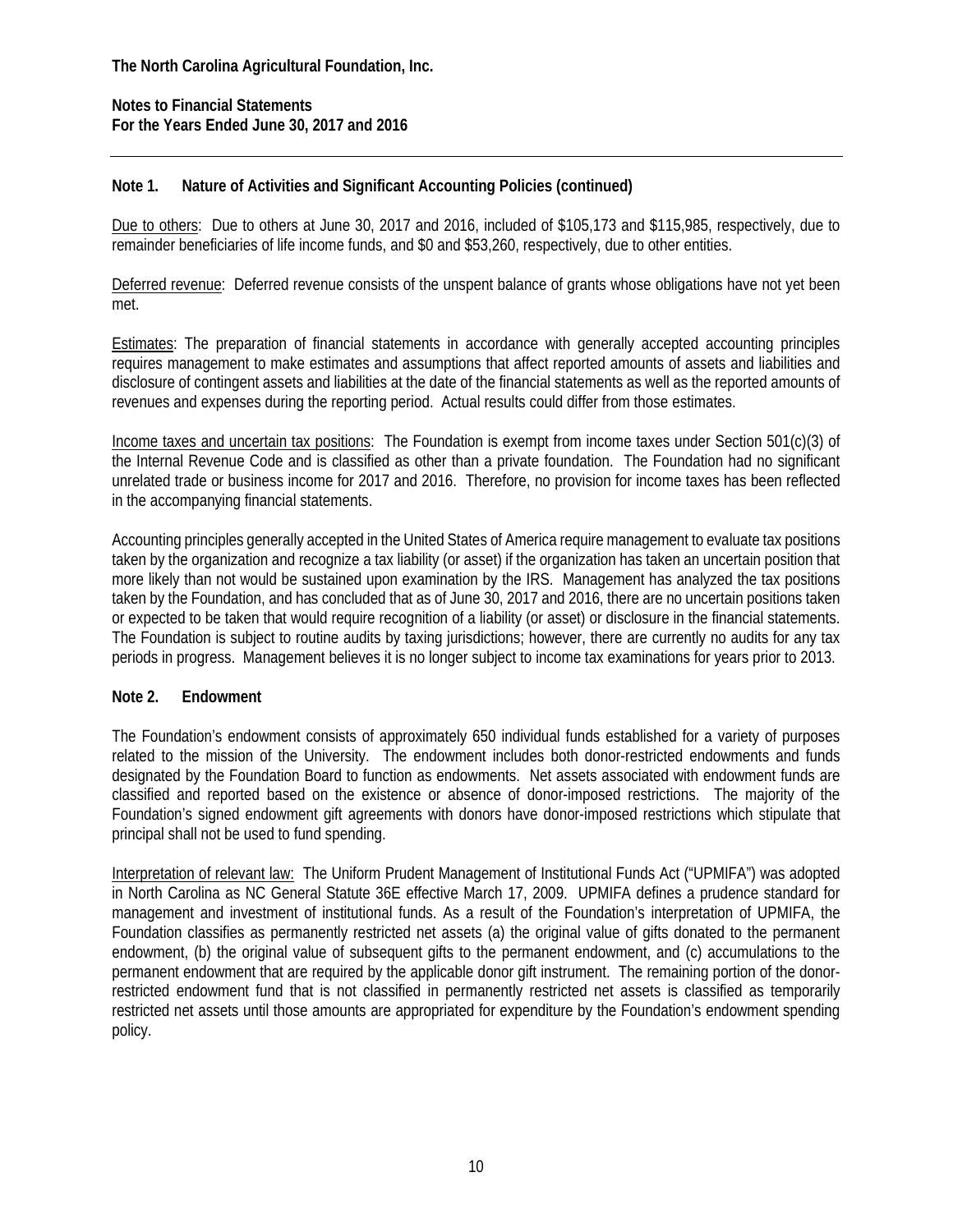**Notes to Financial Statements For the Years Ended June 30, 2017 and 2016** 

## **Note 2. Endowment (continued)**

Funds with deficiencies: From time to time, the fair value of assets associated with individual donor-restricted endowment funds may fall below the original gift value. These deficiencies generally result from unfavorable market fluctuations which produce unrealized losses to the fund or spending of corpus in accordance to the gift agreement. Deficiencies of this nature are reported in unrestricted net assets and were \$0 and \$23,208 as of June 30, 2017 and 2016, respectively.

Investment return objectives and risk parameters: The Foundation has adopted investment and spending policies for endowment assets that attempt to provide a stable stream of funding to programs supported by its endowment while seeking to maintain the purchasing power of the endowment assets. Endowment assets include those assets of donorrestricted funds that the organization must hold in perpetuity or for donor-specified periods as well as board-designated funds. The endowment assets are invested through the LTIP in a manner that is intended to produce results that exceed a 70% MSCI/ACWI Index/30% Barclays Aggregate Bond Index benchmark over rolling five and ten year periods while assuming a moderate level of investment risk.

Spending policy: The Foundation has a policy of appropriating for programmatic spending each year 4% of its endowment fund's average market value over the prior twenty quarters through the fiscal year-end preceding the fiscal year in which the spending is planned. This is consistent with the Foundation's objective to maintain the purchasing power of the endowment assets held in perpetuity or for a specified term as well as to provide additional real growth through new gifts and investment return. However, in declining market conditions, many endowments are not able to fund spending at the 4% level. Unless the gift instrument specifies otherwise, up to 15% of the corpus of an endowment may be expended if reserves are not sufficient to fund the programmatic spending amount, subject to the guidelines provided by UPMIFA. However, if the gift instrument does not allow spending of corpus, the Foundation does not initiate or renew spending for the individual endowments affected by declining market conditions until their market value has been recovered and exceeds their original gift value. In establishing the spending policy, the Foundation considered the long-term expected return on its endowment. Spending budgets were calculated at \$2,014,615 and \$2,121,460 for fiscal years 2017 and 2018, respectively.

Strategies employed for achieving investment objectives: For the long term, the primary investment objective for the LTIP is to earn a total return (net of investment and custodial fees), within prudent levels of risk, which is sufficient to maintain in real terms the purchasing power of the LTIP and to meet the spending needs of the University. To meet this investment objective, the LTIP invests in various asset classes to offer diversification. The purpose of diversification is to provide reasonable assurance that no single security or class of securities will have a disproportionate impact on the performance of the total fund.

The LTIP is diversified both by asset class (e.g. common stocks and fixed income securities) and within asset classes (e.g., within common stocks by economic sector, geographic area, industry, quality, and size). In addition, the LTIP seeks to diversify exposure to all asset classes through the use of multiple managers that use a variety of investment approaches.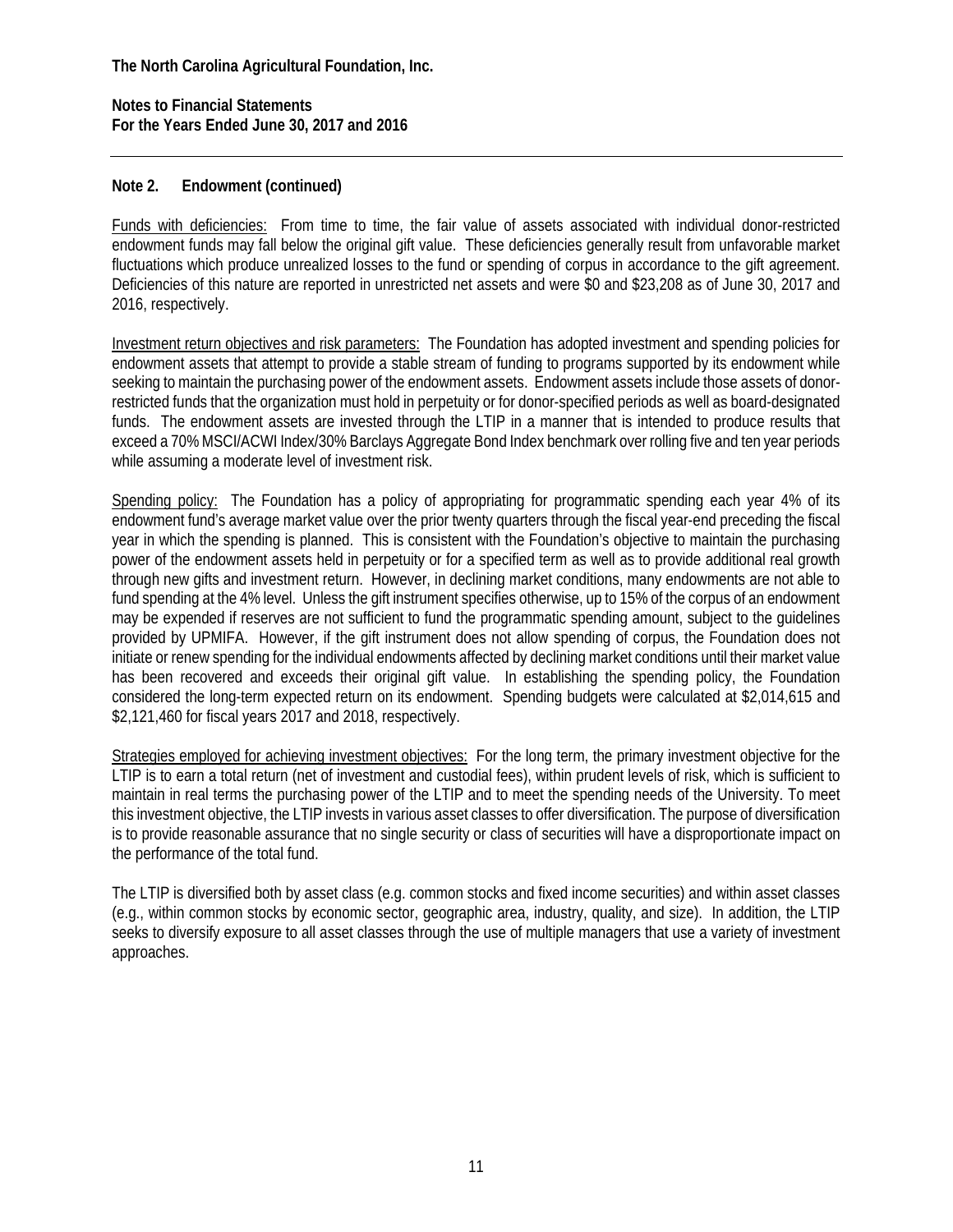## **Notes to Financial Statements For the Years Ended June 30, 2017 and 2016**

## **Note 2. Endowment (continued)**

The following represents changes in endowment net assets for the fiscal year ended June 30, 2017:

|                                                                     | Temporarily |              | Permanently  |                          |               |
|---------------------------------------------------------------------|-------------|--------------|--------------|--------------------------|---------------|
|                                                                     |             | Unrestricted | Restricted   | Restricted               | Total         |
| Endowment net assets, beginning of year                             |             | 662.998      | \$21,693,623 | \$80,195,190             | \$102,551,811 |
| Net asset reclassification - underwater endowments                  |             | 23,208       | (23, 208)    |                          |               |
| Edowment net assets after reclassification                          |             | 686.206      | 21,670,415   | 80.195.190               | 102,551,811   |
| Total investment return                                             |             | 436.657      | 8.015.996    | 630.430                  | 9,083,083     |
| Contributions, including change in accrued pledges and other income |             |              | 50           | 2,411,844                | 2,411,894     |
| Appropriations of endowment assets for expenditure                  |             | (115, 535)   | (2,678,655)  | $\overline{\phantom{0}}$ | (2,794,190)   |
| Change in value of split interest agreements                        |             |              |              | (1,359,024)              | (1,359,024)   |
| Other changes:                                                      |             |              |              |                          |               |
| <b>Transfers</b>                                                    |             |              |              | 626.495                  | 626,495       |
| Endowment net assets, end of year                                   |             | 1.007.328    | \$27.007.806 | 82.504.935<br>S.         | \$110,520,069 |

The following represents endowment net asset composition by type of fund, as of June 30, 2017:

|                                  |              |                 |            | Temporarily Permanently                                 |                     |
|----------------------------------|--------------|-----------------|------------|---------------------------------------------------------|---------------------|
|                                  | Unrestricted |                 | Restricted | Restricted                                              | Total               |
| Board-designated endowment funds |              | $$1.007.328$ \$ |            | $-S$                                                    | 1.007.328<br>$-$ \$ |
| Donor-designated endowment funds |              |                 | 27.007.806 | 82.504.935                                              | 109.512.741         |
| Total funds                      |              |                 |            | $$1,007,328$ $$27,007,806$ $$82,504,935$ $$110,520,069$ |                     |

The following represents changes in endowment net assets for the fiscal year ended June 30, 2016:

|                                                                     |              |            | <b>Temporarily</b> | Permanently      |               |
|---------------------------------------------------------------------|--------------|------------|--------------------|------------------|---------------|
|                                                                     | Unrestricted |            | Restricted         | Restricted       | T otal        |
| Endowment net assets, beginning of year                             |              | 862.111    | \$24,914,682       | 76,255,913<br>S. | \$102,032,706 |
| Net asset reclassification - underwater endowments                  |              | (23, 208)  | 23,208             |                  |               |
| Endowment net assets after reclassification                         |              | 838,903    | 24,937,890         | 76,255,913       | 102,032,706   |
| Total investment return                                             |              | (62, 635)  | (959, 678)         | (110, 230)       | (1, 132, 543) |
| Contributions, including change in accrued pledges and other income |              |            | 50                 | 3,849,603        | 3,849,653     |
| Appropriation of endowment assets for expenditure                   |              | (113, 270) | (2,341,970)        | $\overline{a}$   | (2,455,240)   |
| Change in value of split interest agreements                        |              |            |                    | (120, 324)       | (120, 324)    |
| Other changes:                                                      |              |            |                    |                  |               |
| <b>Transfers</b>                                                    |              |            | 57.331             | 320.228          | 377,559       |
| Endowment net assets, end of year                                   |              | 662.998    | \$21,693,623       | 80,195,190       | \$102,551,811 |

The following represents endowment net asset composition by type of fund, as of June 30, 2016:

|                                      | Temporarily  |               |              | Permanently  |                   |
|--------------------------------------|--------------|---------------|--------------|--------------|-------------------|
|                                      | Unrestricted |               | Restricted   | Restricted   | ⊤otal             |
| Undesignated - underwater endowments |              | $(23,208)$ \$ |              | - \$         | (23, 208)<br>- \$ |
| Board-designated endowment funds     |              | 686.206       |              |              | 686.206           |
| Donor-designated endowment funds     |              |               | 21.693.623   | 80.195.190   | 101,888,813       |
| Total funds                          |              | 662.998       | \$21,693,623 | \$80,195,190 | \$102,551,811     |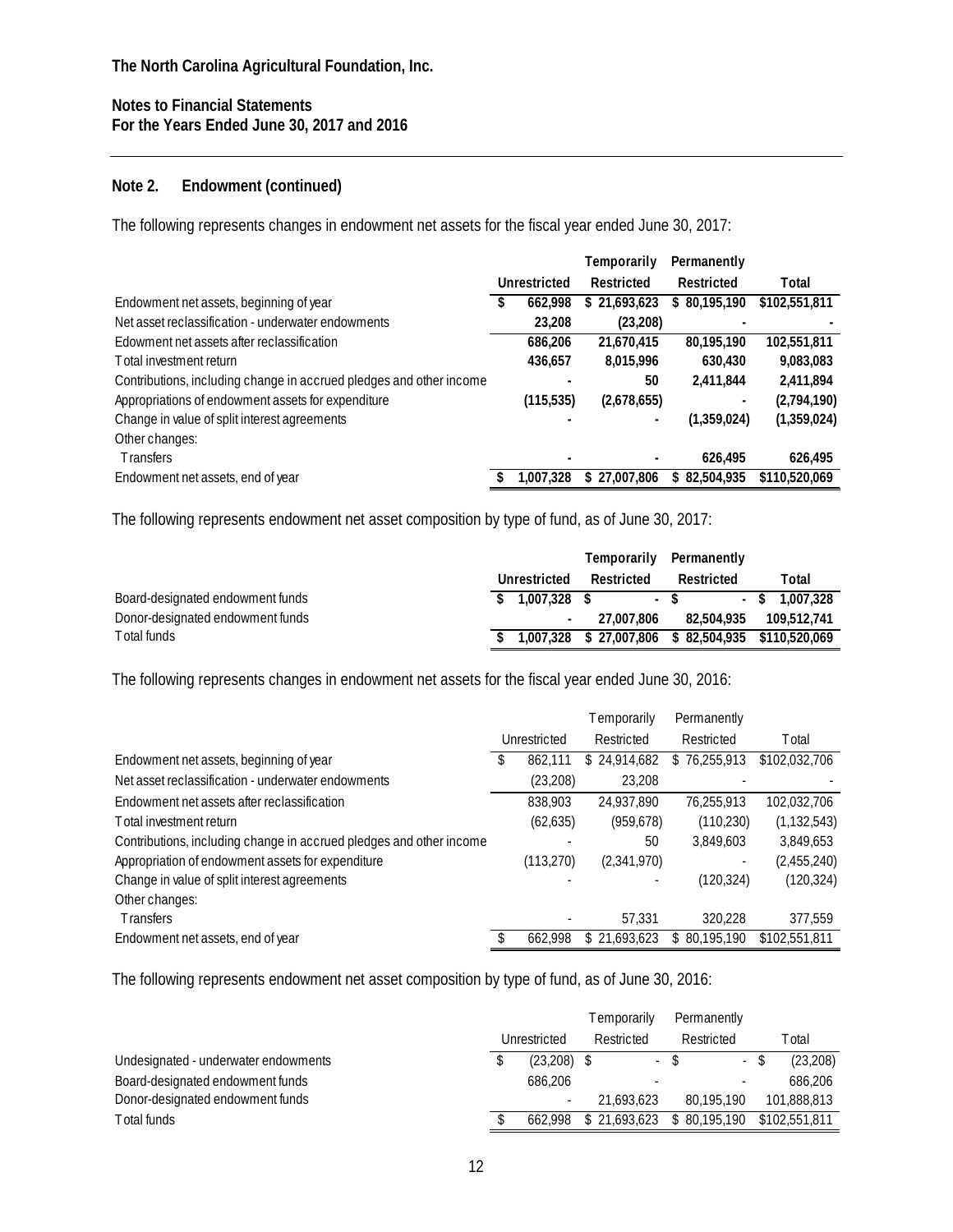## **Notes to Financial Statements For the Years Ended June 30, 2017 and 2016**

## **Note 3. Long-Term Investments**

The Foundation invests in various investment securities. Investment securities are exposed to various risks such as interest rate, market, and credit risks. Due to the level of risk associated with certain investment securities, it is at least reasonably possible that changes in the values of investment securities will occur in the near term and that such changes could materially affect the amounts reported in the statements of financial position.

Investments consisted of the following at June 30:

|                                          | 2017 |              |  |              |  | 2016         |  |              |  |
|------------------------------------------|------|--------------|--|--------------|--|--------------|--|--------------|--|
|                                          |      |              |  | Fair         |  |              |  | Fair         |  |
|                                          |      | Cost         |  | Value        |  | Cost         |  | Value        |  |
| <b>STIF</b>                              | S    | 218.061      |  | 218.061      |  | 208,207      |  | 208,207      |  |
| NC State Investment Fund, Inc. Long-Term |      |              |  |              |  |              |  |              |  |
| Investment Pool (LTIP)                   |      | 52,801,034   |  | 78,202,741   |  | 49.876.222   |  | 67,709,880   |  |
| Life Income Funds                        |      | 9,796,145    |  | 10,050,666   |  | 8,674,688    |  | 8,899,393    |  |
|                                          |      | \$62,815,240 |  | \$88,471,468 |  | \$58,759,117 |  | \$76,817,480 |  |

As of June 30, 2017, approximately 88.9% of the LTIP was invested with the UNC Management Company ("UNCMC"), 2.2% was committed to or in other private equity investments with JP Morgan, Blackrock; and SEI, 8.3% was invested in the Blackrock LPP (the "LPP"), and 0.6% was invested in the STIF. The LTIP's net assets were valued at approximately \$870,450,000 and \$683,380,000 at June 30, 2017 and 2016, respectively. The Foundation's investment in LTIP represents approximately 8.98% and 9.91% of the member's equity of the LTIP at June 30, 2017 and 2016, respectively.

The Foundation's investments in Life Income Funds consist of a diversified portfolio of bond and equity mutual funds.

## **Note 4. Fair Value Measurement**

The Fair Value Measurements and Disclosures Topic of the Financial Accounting Standards Board Accounting Standards Codification ("ASC") 820, provides a framework for measuring fair value under generally accepted accounting principles. ASC 820 defines fair value as the exchange price that would be received for an asset or paid to transfer a liability (an exit price) in the principal or most advantageous market for the asset or liability in an orderly transaction between market participants on the measurement date. ASC 820 requires that valuation techniques maximize the use of observable inputs and minimize the use of unobservable inputs. ASC 820 also establishes a fair value hierarchy, which prioritizes the valuation inputs into three broad levels.

The fair value hierarchy of inputs is summarized in the three broad levels listed below:

Level 1 – Valuations based on quoted prices in active markets for identical investments

Level 2 – Valuations based on quoted prices in inactive markets or for which all significant inputs are observable (including quoted prices for similar investments, interest rates, credit risks, etc.)

Level 3 – Valuations based on significant unobservable inputs (including the fund's own assumptions in determining the fair value of investments)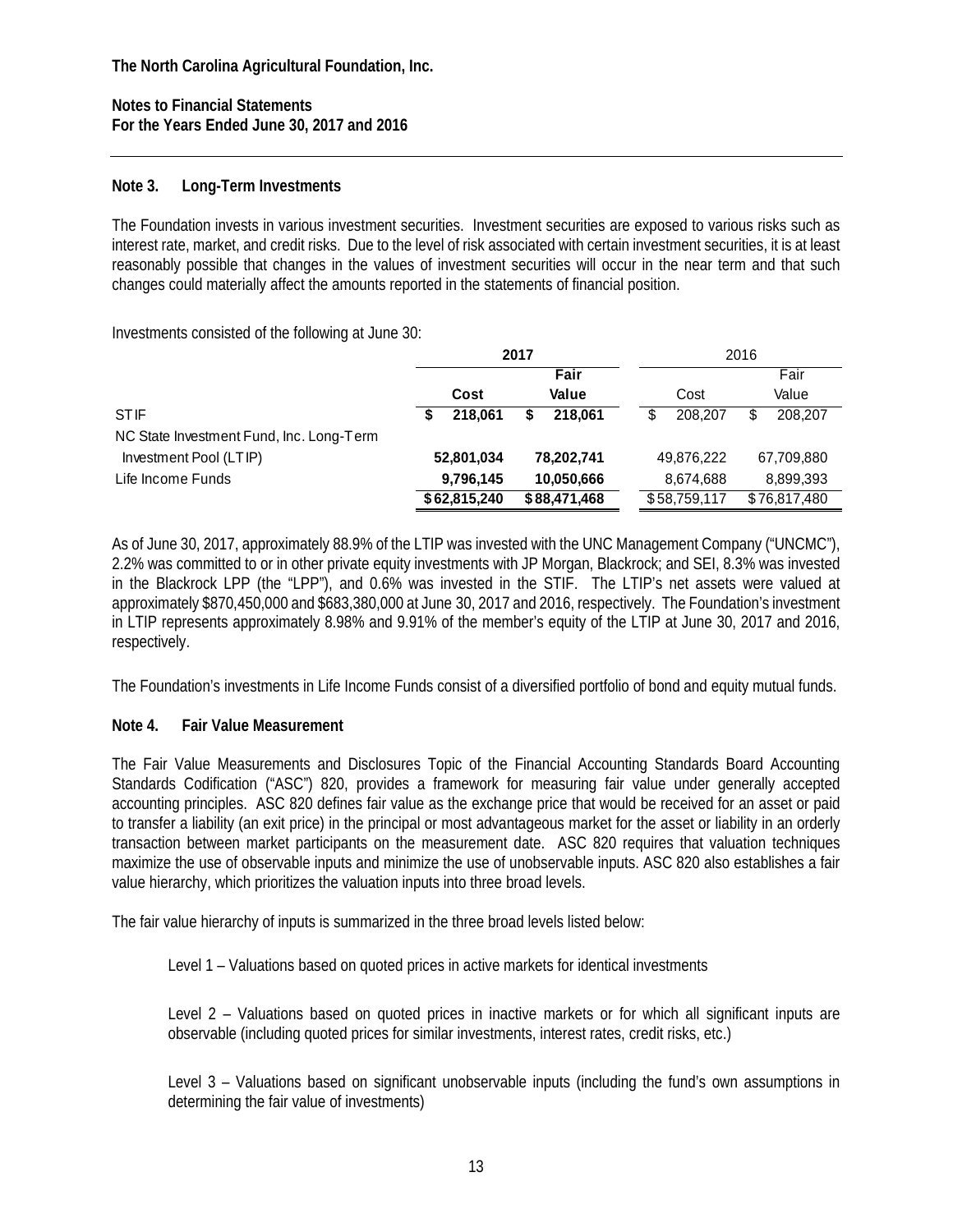## **Notes to Financial Statements For the Years Ended June 30, 2017 and 2016**

## **Note 4. Fair Value Measurement (continued)**

The Foundation's assets itemized below are measured at fair value on a recurring basis at June 30:

|                                                                    | 2017 |         |  |                |    |            |                         |  |
|--------------------------------------------------------------------|------|---------|--|----------------|----|------------|-------------------------|--|
|                                                                    |      | Level 1 |  | Level 2        |    | Level 3    | <b>Total Fair Value</b> |  |
| <b>STIF</b>                                                        |      | 218,061 |  | $\blacksquare$ | \$ |            | 218,061                 |  |
| <b>Municipal Bonds</b>                                             |      |         |  | 2,004,051      |    |            | 2,004,051               |  |
| commonfund Intermediate Term Fund                                  |      |         |  | 4,209,921      |    |            | 4,209,921               |  |
| NC State Investment Fund, Inc. Intermediate<br>Term Fund (ITF)     |      |         |  | 12,800,497     |    |            | 12,800,497              |  |
| NC State Investment Fund, Inc. Long-Term<br>Investment Pool (LTIP) |      |         |  |                |    | 78,202,741 | 78,202,741              |  |
| Life Income Funds                                                  |      |         |  | 10,050,666     |    |            | 10,050,666              |  |
| Beneficial Interest in Life Insurance Policies                     |      |         |  |                |    | 10,828     | 10,828                  |  |
|                                                                    |      | 218.061 |  | 29.065.135     | S. | 78.213.569 | \$107.496.765           |  |

|                                                                    | 2016 |         |    |              |    |            |  |                  |
|--------------------------------------------------------------------|------|---------|----|--------------|----|------------|--|------------------|
|                                                                    |      | Level 1 |    | Level 2      |    | Level 3    |  | Total Fair Value |
| <b>STIF</b>                                                        |      | 208,207 | \$ |              | \$ |            |  | 208,207          |
| <b>Municipal Bonds</b>                                             |      |         |    | 1,066,885    |    |            |  | 1,066,885        |
| common fund Intermediate Term Fund                                 |      |         |    | 4,271,223    |    |            |  | 4,271,223        |
| NC State Investment Fund, Inc. Intermediate<br>Term Fund (ITF)     |      |         |    | 12,920,175   |    |            |  | 12,920,175       |
| NC State Investment Fund, Inc. Long-Term<br>Investment Pool (LTIP) |      |         |    |              |    | 67,709,880 |  | 67,709,880       |
| Life Income Funds                                                  |      |         |    | 8.899.393    |    |            |  | 8,899,393        |
| Beneficial Interest in Life Insurance Policies                     |      |         |    |              |    | 74.145     |  | 74,145           |
|                                                                    |      | 208,207 |    | 27, 157, 676 | S. | 67.784.025 |  | 95.149.908       |

The following is a reconciliation of the assets measured at fair value on a recurring basis in which significant unobservable inputs (Level 3) were used in determining value at June 30:

|                                        | 2017 |                                     |  | 2016              |  |             |                  |            |
|----------------------------------------|------|-------------------------------------|--|-------------------|--|-------------|------------------|------------|
|                                        |      |                                     |  | <b>Beneficial</b> |  |             |                  | Beneficial |
|                                        |      | Interest in Life<br><b>NC State</b> |  | <b>NC State</b>   |  |             | Interest in Life |            |
|                                        |      | Investment Fund,<br>Insurance       |  | Investment Fund,  |  |             | Insurance        |            |
|                                        |      | Inc. (LTIP)                         |  | <b>Policies</b>   |  | Inc. (LTIP) | Policies         |            |
| Beginning balance                      |      | 67.709.880                          |  | 74,145            |  | 66,200,323  | \$               | 73.495     |
| Participant additions                  |      | 5,000,000                           |  |                   |  | 5,115,000   |                  |            |
| Investment Income                      |      | 38.212                              |  |                   |  | 9.237       |                  |            |
| Realized gains                         |      | 994,622                             |  |                   |  | 640,879     |                  |            |
| Unrealized appreciation (depreciation) |      | 7,568,048                           |  | 203               |  | (1,450,494) |                  | 650        |
| Participant withdrawals                |      | (2,818,113)                         |  | (63,520)          |  | (2,517,496) |                  |            |
| Expenses                               |      | (289,908)                           |  |                   |  | (287,569)   |                  |            |
| Ending balance                         |      | 78.202.741                          |  | 10.828            |  | 67.709.880  | \$               | 74,145     |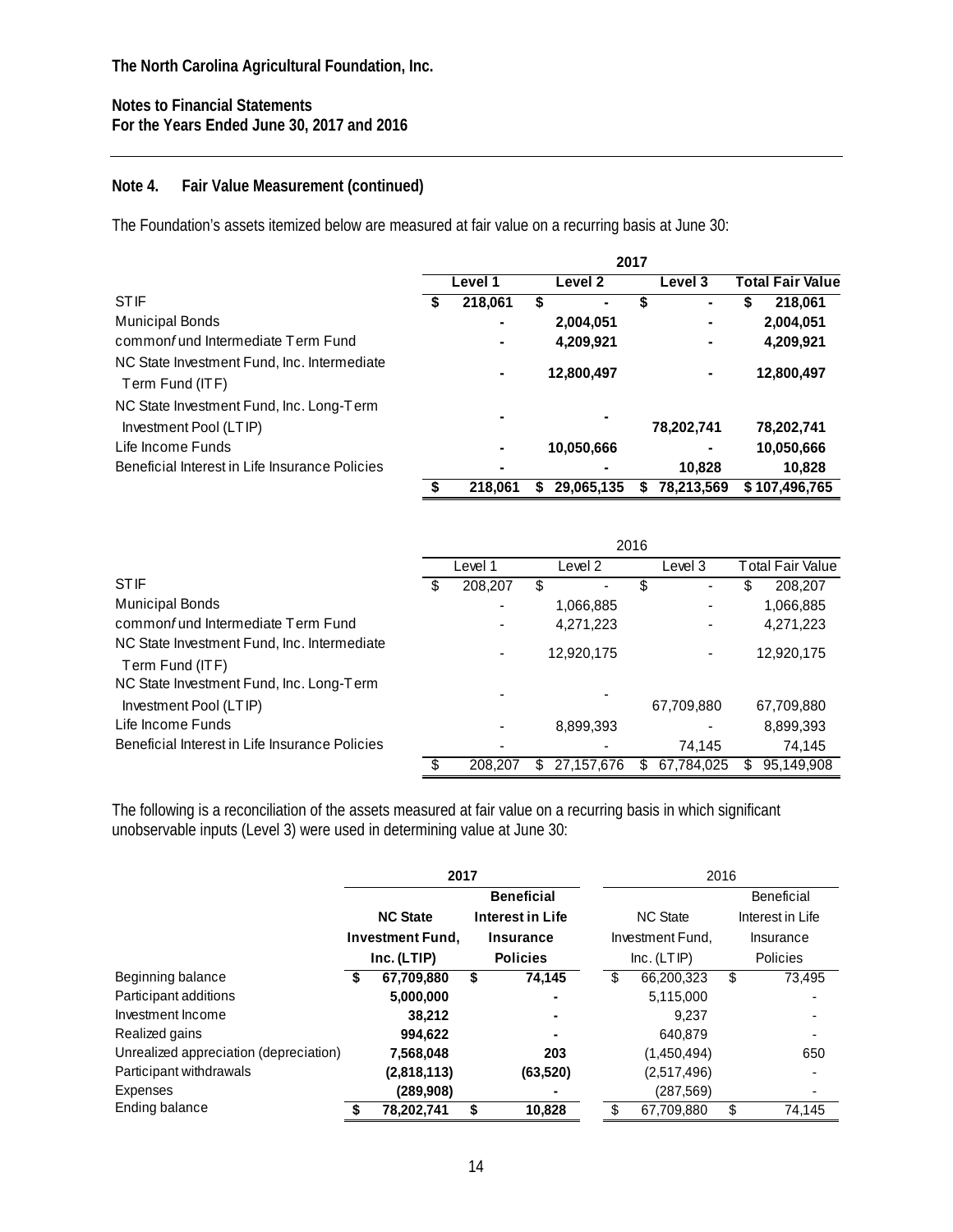**Notes to Financial Statements For the Years Ended June 30, 2017 and 2016** 

## **Note 4. Fair Value Measurement (continued)**

Following is a description of the valuation methodologies used for assets measured at fair value:

STIF – This investment has the general characteristics of a demand deposit account in that participants may deposit and withdraw cash at any time without prior notice or penalty.

Municipal Bonds – Valued by the custodian using a computerized pricing service or, for less actively traded issues, using a yield-based matrix system.

common*f*und Intermediate Term Fund – Valued using the net asset value ("NAV") per share of the fund provided by the fund manager. The Foundation considers this the best estimate of fair value for investments that do not have a quoted market price.

NC State Investment Fund, Inc. Intermediate Term Fund (the "ITF") – This investment is a combination of publicly traded mutual funds valued at quoted market prices.

The NC State Investment Fund, Inc. Long-Term Investment Pool (the "LTIP") – The LTIP's investment in UNCMC is valued using the net asset value per share of the fund provided by the fund manager. The LTIP's private equity investments are initially valued based on transaction price with subsequent valuation adjustments based on trading multiples of comparable public companies adjusted for differences in factors such as liquidity. The LTIP's investment in LPP is valued at the closing price of the exchange-traded fund's shares. The LTIP also has an investment in the STIF, valued as described above.

Life Income Funds – These investments are a combination of exchange-traded equity and fixed income securities valued at quoted market prices.

Beneficial Interest in Life Insurance Policies – Valued based on the cash surrender value of the policies. Because these values are based on significant unobservable inputs, they are categorized in Level 3 of the fair value hierarchy.

#### **Note 5. Life Income Funds**

The financial statements include assets and liabilities of charitable gift annuities and unitrust agreements for which the Foundation is the trustee. The grantors and/or beneficiaries retain future income interests in these assets until their death. These life income funds are recorded at fair value at the date of gift and marked to market thereafter. Life income funds at June 30, 2017 and 2016 have asset balances of \$10,050,666 and \$8,899,393, respectively.

The liabilities for distributions to the grantors and/or beneficiaries are computed using Internal Revenue Code annuity valuation tables, the distribution terms of the agreements, and the life expectancies of the beneficiaries, and totaled \$5,818,663 and \$4,052,534 at June 30, 2017 and 2016, respectively. Payments from these funds were \$408,532 and \$382,447 during the years ended June 30, 2017 and 2016, respectively. An unrestricted reserve account has been established in the Foundation's Charitable Gift Annuity ("CGA") pool to receive 5% from all new CGAs established to offset the liabilities for any annuities that reach exhaustion. The goal is to build the unrestricted reserve fund to equal 5% of the total value of the Foundation's CGA pool. As of June 30, 2017 and 2016, the CGA reserve balance was \$42,340 and \$40,962, respectively.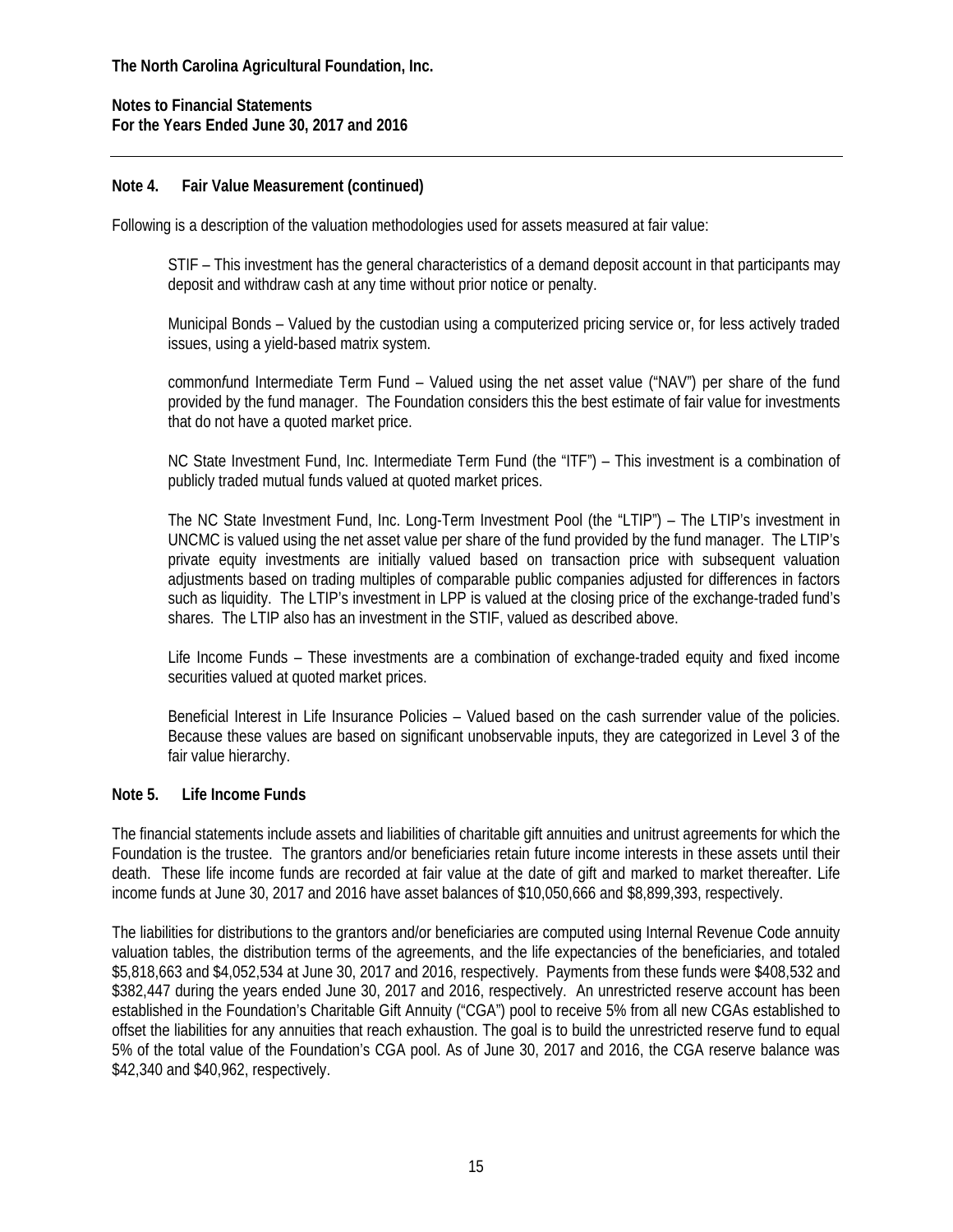**Notes to Financial Statements For the Years Ended June 30, 2017 and 2016** 

## **Note 6. Closely Held Stock**

Closely held stock consists of shares of Orbit, Bank of Granite and Nielsen BioSciences. This closely held stock is recorded at the market value at the time of donation or purchase. Closely held stock balances were \$4,890 at June 30, 2017 and 2016.

## **Note 7. Pledges Receivable**

Pledges receivable consisted of the following at June 30:

|                                                             | 2017            | 2016       |
|-------------------------------------------------------------|-----------------|------------|
| Receivable in less than one year                            | \$<br>1.678.904 | 3,567,591  |
| Receivable in one to five years                             | 4,174,950       | 3,446,661  |
| Receivable in greater than five years                       | 173.860         | 550,000    |
| Total gross pledges receivable                              | 6,027,714       | 7,564,252  |
| Less allowance for uncollectible pledges                    | (302,000)       | (279,000)  |
| Less unamortized discount (discount rate of 1.20% to 2.01%) | (221, 674)      | (162, 322) |
| Pledges receivable, net                                     | 5.504.040       | 7,122,930  |

An allowance for doubtful accounts has been established and is updated annually to reflect 5% of the Foundation's outstanding pledge balance. Active past due pledges receivable are reviewed twice yearly by the Advancement Services office in order to determine if it is appropriate to write off such pledges.

Four donors represent approximately \$3.40 million of total undiscounted pledges receivable at June 30, 2017. Three donors represented approximately \$4.55 million of total undiscounted pledges receivable at June 30, 2016.

## **Note 8. Receivable from Sale of Albion Stock**

During fiscal year 2013, 30,228 shares of Albion Medical Holdings, Inc. stock was sold and the Foundation received \$13,572,332. Per the terms of the sale, the Foundation also recorded receivables for monies to be received within five years after the date of sale totaling \$3,561,028 as of June 30, 2013, which represented the Foundation's portion of a buyer note, escrow fund, and working capital. The receivable balance as of June 30, 2016 was \$3,372,000. This receivable was partially collected and the remainder discharged during fiscal year 2017. The discharge totaling \$649,476 was included in disposal of other assets on the accompanying statement of activity.

#### **Note 9. Donated Services, Salaries, and Facilities**

Donated services in the amount of \$219,000 and \$218,000 for the years ended June 30, 2017 and 2016, respectively, have been reflected in the financial statements for services provided by the University Finance Division. In addition, donated salaries and facilities provided by the University for college development in the amount of \$1,225,000 and \$1,070,000 for the years ended June 30, 2017 and 2016, respectively, have been reflected in the accompanying financial statements.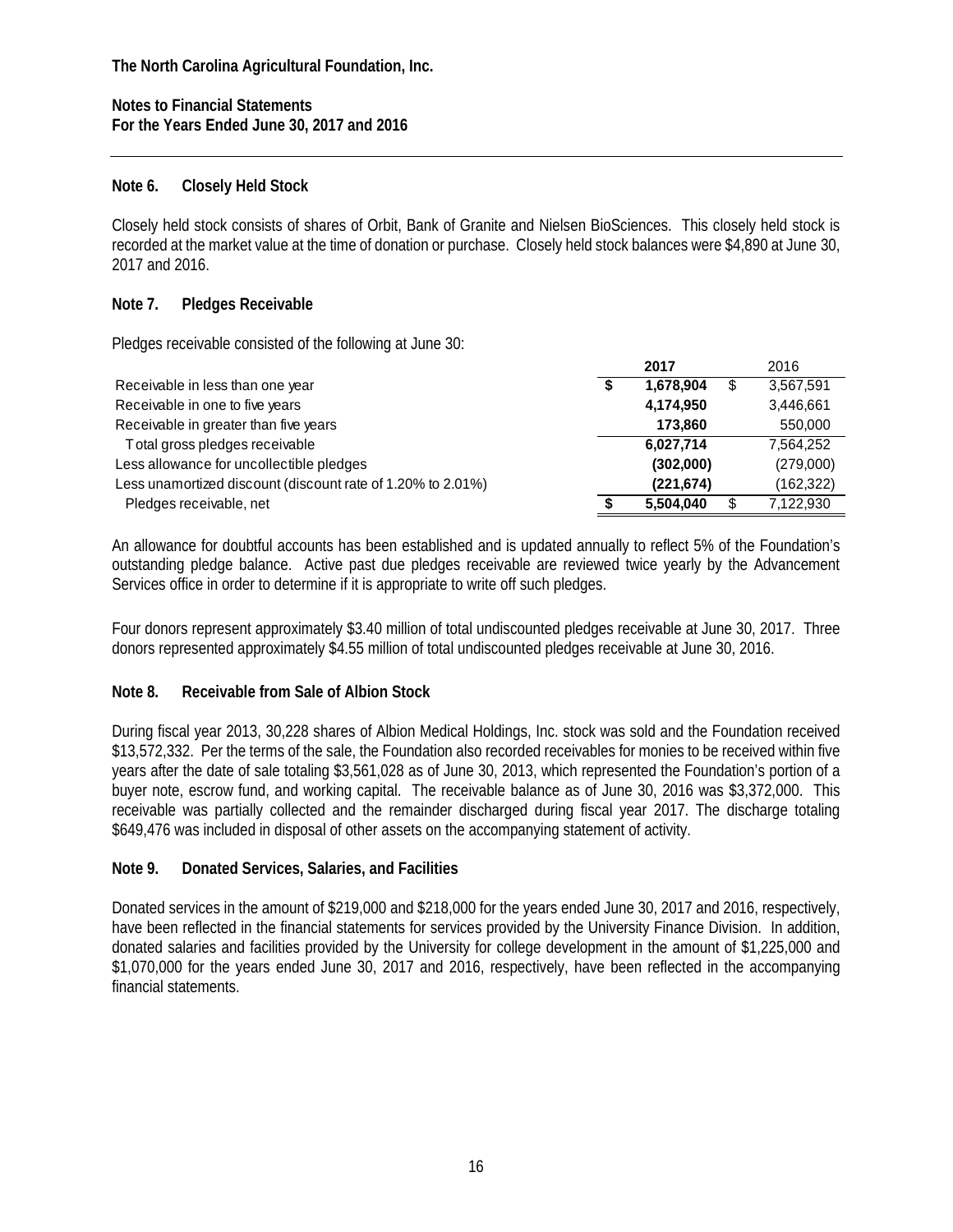## **Notes to Financial Statements For the Years Ended June 30, 2017 and 2016**

## **Note 10. Temporarily Restricted Net Assets**

Temporarily restricted net assets are available for the following purposes at June 30:

|                                          | 2017            |   | 2016       |
|------------------------------------------|-----------------|---|------------|
| Scholarships and fellowships             | \$<br>3,024,575 | S | 2,819,712  |
| Faculty support and professorships       | 225.715         |   | 139.555    |
| Agricultural research support            | 11,537,775      |   | 11.802.678 |
| Cooperative extention support            | 6.287.540       |   | 6,445,522  |
| Plant Sciences Building Development Fund | 1,119,536       |   | 10.931     |
| North Carolina aquaculture support       | 7.805.673       |   | 12.468.005 |
| <b>FFA</b> support                       | 2.037.751       |   | 1.826.830  |
| 4-H programs                             | 2.391.720       |   | 2.603.969  |
| Pledges receivable                       | 3.940.534       |   | 3.720.431  |
| Endowment cumulative balance             | 27,007,806      |   | 21.693.623 |
| Other                                    | 10,593,891      |   | 7,254,346  |
|                                          | 75.972.516      |   | 70.785.602 |

Temporarily restricted net asset grouping "Other" includes amounts designated for facility support, general college support and general Dairy support.

## **Note 11. Permanently Restricted Net Assets**

Permanently restricted net assets are restricted as follows at June 30:

|                                            | 2017             |     | 2016           |
|--------------------------------------------|------------------|-----|----------------|
| Scholarships and fellowships               | \$<br>30,569,746 | \$. | 26,465,555     |
| Faculty support and professorships         | 2.351.928        |     | 2.189.698      |
| Agricultural research support              | 5,523,087        |     | 5,074,083      |
| Pledges receivable                         | 1,563,506        |     | 3,402,500      |
| NC Agricultural Foundation Enhancement     | 4,007,328        |     | 3,686,206      |
| NC Tobacco Trust Commission Agricultural   |                  |     |                |
| Leadership Development Program             | 6,227,951        |     | 5.791.900      |
| Drew Griffin Environmental Research - Land | 19,764,458       |     | 19,764,458     |
| Charitable trusts and gift annuities (net) | 4,232,003        |     | 4,846,859      |
| Other directly held assets                 | 6.644.431        |     | 6.735.850      |
| Amounts reported as unrestricted or        |                  |     |                |
| temporarily restricted net assets          | (28,015,134)     |     | (22, 356, 621) |
| Other                                      | 29,635,631       |     | 24,594,702     |
|                                            | \$<br>82.504.935 | \$  | 80.195.190     |

Permanently restricted net asset grouping "Other" includes amounts designated for general college support and general 4-H and Dairy support.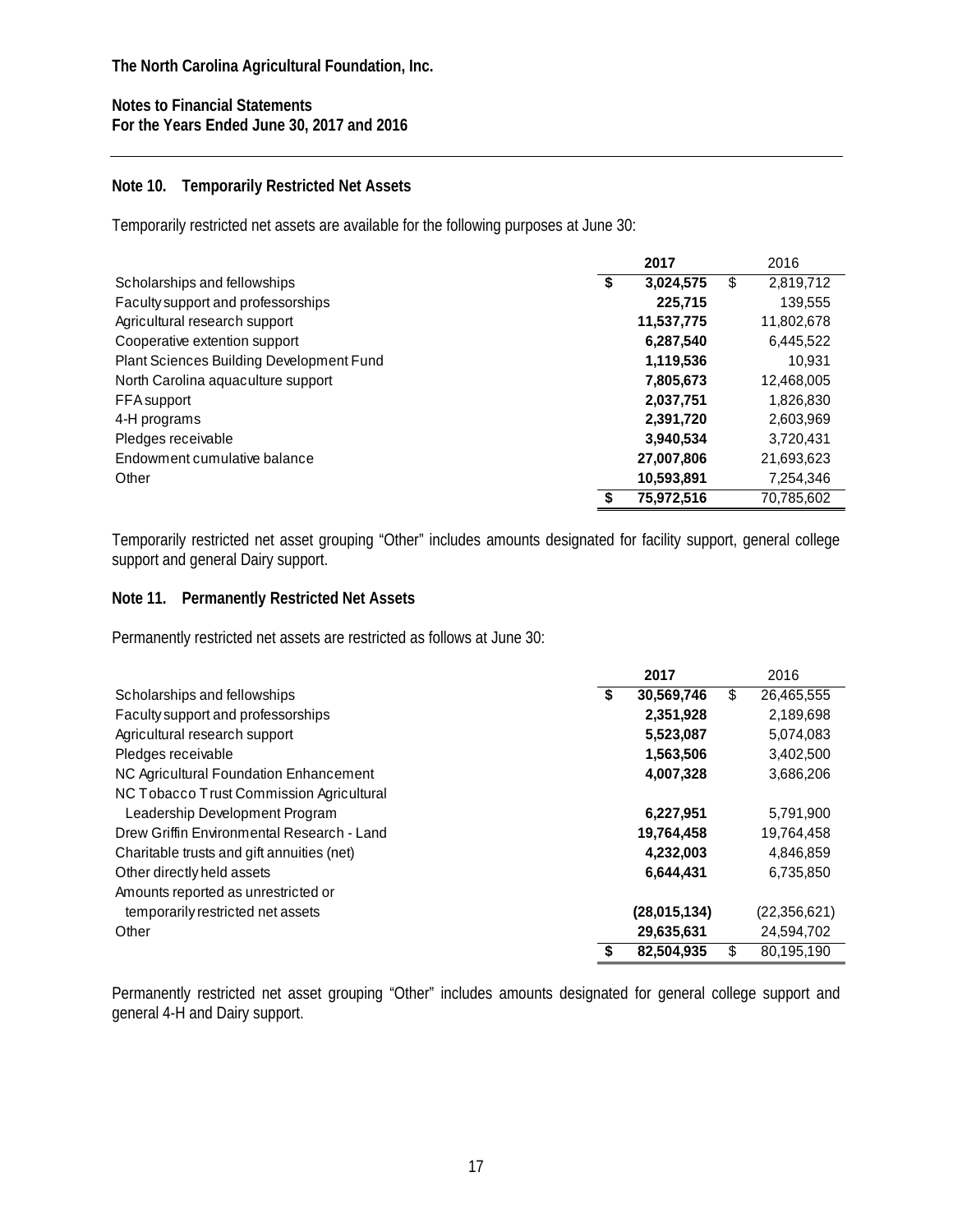**Notes to Financial Statements For the Years Ended June 30, 2017 and 2016** 

## **Note 12. Net Assets Released From Donor Restrictions**

Net assets were released from donor restrictions as restrictions were met via the passage of time or by incurring expenses satisfying the restricted purposes specified by donors as follows at June 30:

|                                    | 2017            | 2016       |
|------------------------------------|-----------------|------------|
| Scholarships and fellowships       | \$<br>3,988,496 | 3,312,116  |
| Faculty support and professorships | 3,004,299       | 2,797,771  |
| Departmental support               | 2,835,281       | 3,210,227  |
| Facility support                   | 201,157         | 1,051,323  |
| Administrative and fundraising     | 715,512         | 534,791    |
| Other                              | 2,149,393       | 1,991,691  |
|                                    | 12,894,138      | 12,897,919 |

Net assets released from restriction grouping "Other" includes amounts designated for general college support and general 4-H and Dairy support.

## **Note 13. Transfers Among Funds To Permanently Restricted**

The Foundation's policy requires a minimum gift amount to establish an endowment. Contributions received toward setting up an endowment which are less than the minimum amount are initially recorded as temporarily restricted net assets, as it is understood by the donor that if the endowment minimum is not reached, the corpus can be used for the intended purpose. When the endowment reaches the minimum endowment level due to additional contributions, the endowment is transferred to permanently restricted net assets. For the years ended June 30, 2017 and 2016, net endowment transfers among funds to permanently restricted were \$645,845 and \$367,116, respectively.

#### **Note 14. Commitments**

The Foundation holds conservation easements for which it may have future commitments for an undeterminable amount. The purpose of these conservation easements is to maintain wetland and/or riparian resources and other natural values and prevent the use or development for any purpose or in any manner that would conflict with the maintenance of the properties in their natural conditions.

#### **Note 15. The LaPaz Group, LLC**

The Foundation was the residuary beneficiary of the White Trust. As such, the Foundation received White's 56.6% membership interest in The LaPaz Group, LLC ("LaPaz"). The Foundation's membership interest in LaPaz has been accounted for using the equity method with the original gift being recorded at \$502,046, less the operating loss as of each calendar year ending December 31: 2008 \$(10,891), 2009 \$(41,591), 2010 \$(118,091), 2011 \$(85,367), 2012 \$(92,004), 2013 \$(337,992), 2014 \$(543,991), 2015 \$(318,314) and 2016 (\$666,432). As of June 30, 2016, the net investment value was \$0. During fiscal year 2017, the Foundation's share of LaPaz was returned to the original donor. This transaction was approved by the Board of Directors and, as of June 30, 2017, the Foundation no longer holds an interest.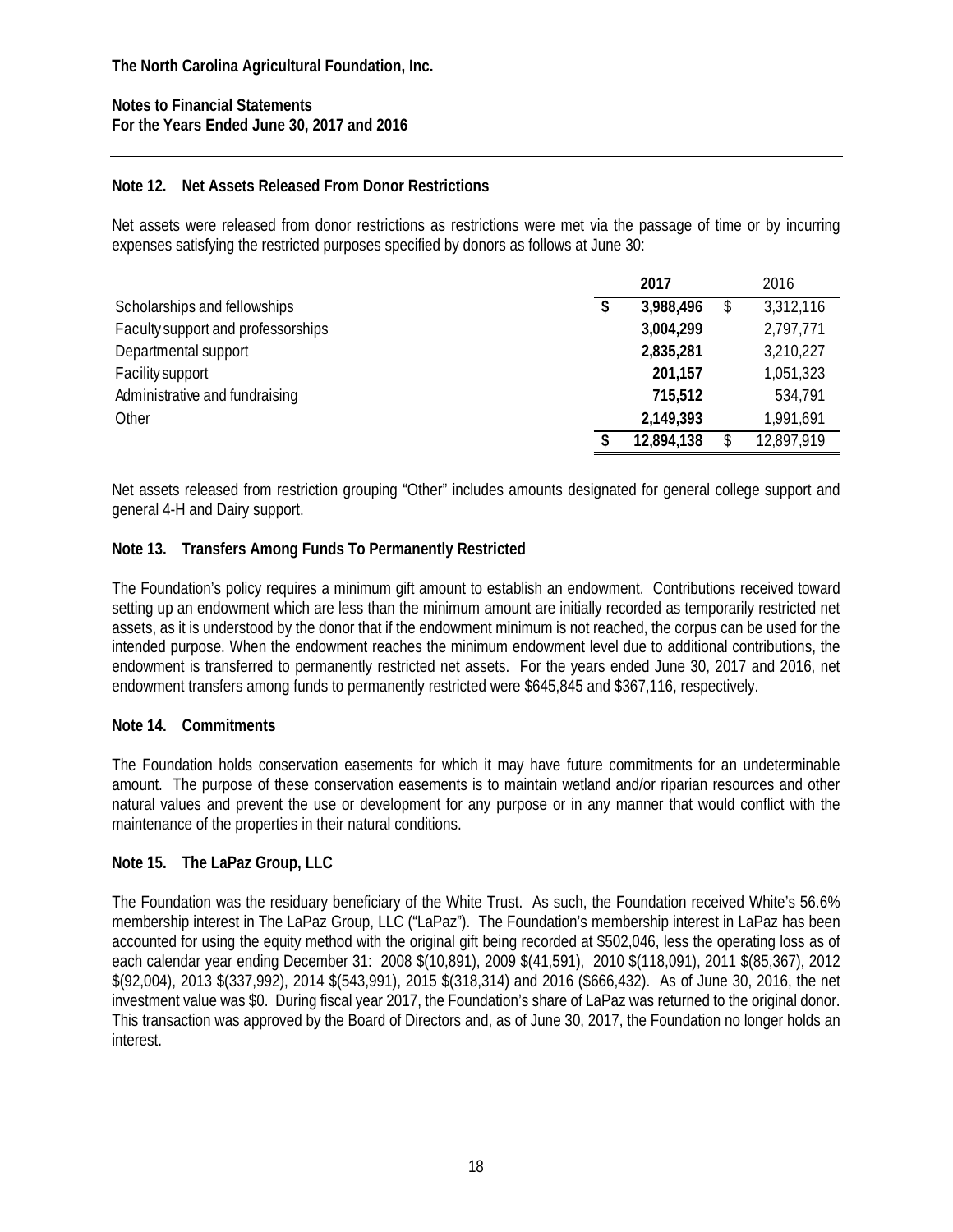**Notes to Financial Statements For the Years Ended June 30, 2017 and 2016** 

## **Note 15. The LaPaz Group, LLC (continued)**

The LaPaz Group, LLC entered into a \$150,000 line of credit with the Foundation on May 23, 2013 to provide liquidity for operations. The most current amendment to the agreement signed in February 2017 increased availability on the line of credit to \$1,350,000. As of May 31, 2017, the LaPaz Group, LLC had \$1,200,000 drawn on the line and there was accrued interest of \$59,545. The full amount of the line was discharged in connection with the return of the gift in fiscal year 2017.

The LaPaz Group, LLC entered into a \$1,108,631 loan with the Foundation on June 17, 2013 to reimburse the Foundation for capital improvements paid for by the Foundation less accumulated depreciation through the completion of the research project on March 31, 2013. Interest was to be paid annually on the average outstanding principal balance. As of May 31, 2017, there was \$109,220 of interest accrued. Principal payments of twenty percent of the net profits before depreciation, interest, and taxes of LaPaz Group, LLC were due annually beginning March 30, 2014 with a repayment goal of ten years. The full amount of the loan (\$2,477,396) was discharged in connection with the return of the gift in fiscal year 2017 and included in disposal of other assets on the accompanying statement of activities.

## **Note 16. Contingent Liability**

As of June 30, 2016, the Foundation held funds in agency accounts for the purpose of constructing a Plant Sciences Research Complex. These funds were restricted for the later phases (#4-7) of the project, which were not to begin until after the building was fully funded and authorized to be constructed, and are contingent upon receiving such authorization. As of June 30, 2016, funds held in agency accounts for the construction of the Plant Sciences Research Complex totaled \$219,738. During fiscal 2017, all contingencies were met.

#### **Note 17. Subsequent Events**

The Foundation has evaluated events through September 29, 2017, the dates which the financial statements were available to be issued, and there were no additional subsequent events to report.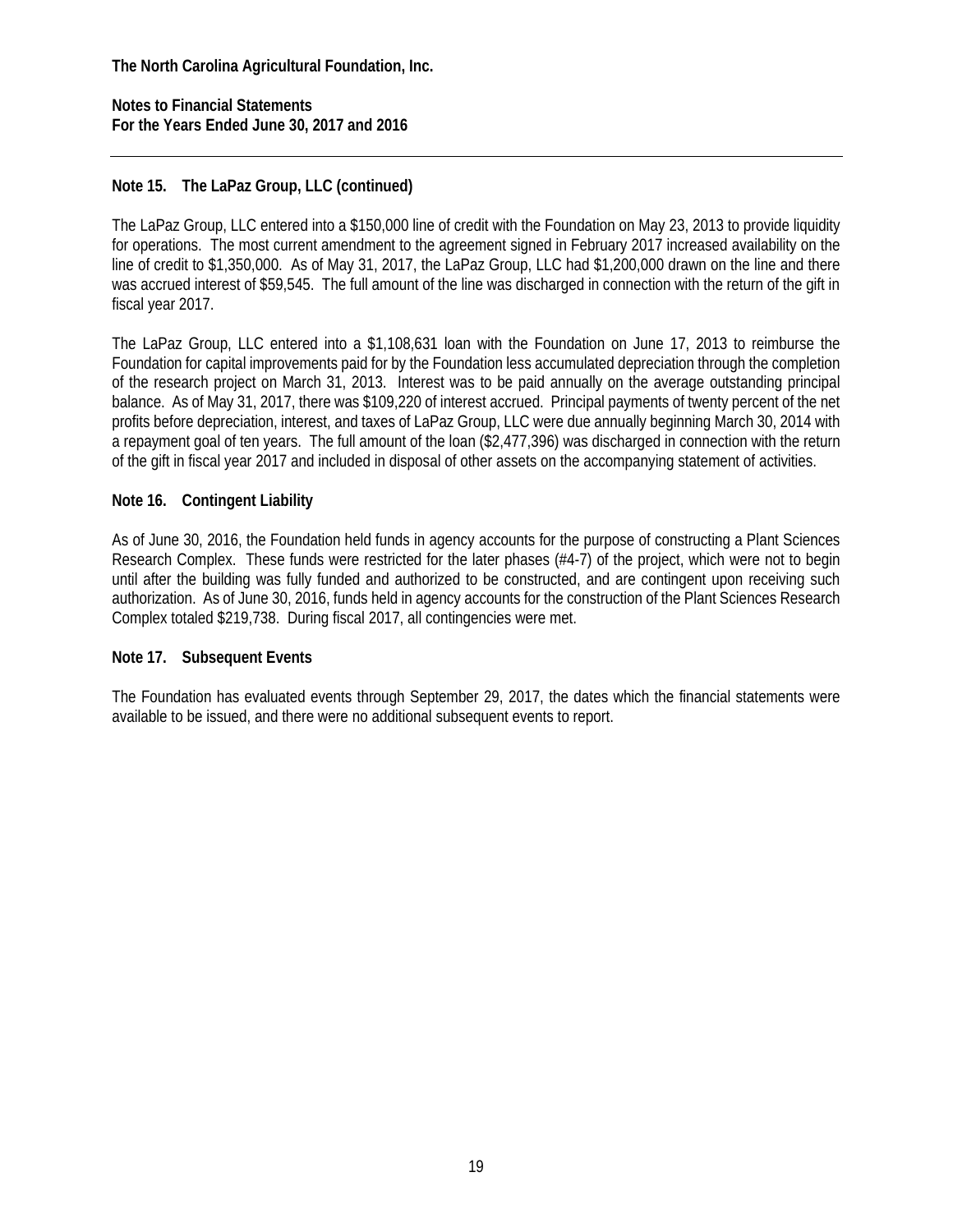

## **Independent Auditor's Report on Internal Control Over Financial Reporting and on Compliance and Other Matters Based on an Audit of Financial Statements Performed in Accordance with** *Government Auditing Standards*

To the Board of Directors The North Carolina Agricultural Foundation, Inc. Raleigh, North Carolina

We have audited, in accordance with the auditing standards generally accepted in the United States of America and the standards applicable to financial audits contained in *Government Auditing Standards* issued by the Comptroller General of the United States, the financial statements of The North Carolina Agricultural Foundation, Inc. (the "Foundation"), which comprise the statement of financial position as of June 30, 2017, and the related statement of activities and cash flows for the year ended, and the related notes to the financial statements, and have issued our report thereon dated September 29, 2017.

#### **Internal Control Over Financial Reporting**

In planning and performing our audit of the financial statements, we considered the Foundation's internal control over financial reporting (internal control) to determine the audit procedures that are appropriate in the circumstances for the purpose of expressing our opinions on the financial statements, but not for the purpose of expressing an opinion on the effectiveness of the Foundation's internal control. Accordingly, we do not express an opinion on the effectiveness of the Foundation's internal control.

A *deficiency in internal control* exists when the design or operation of a control does not allow management or employees, in the normal course of performing their assigned functions, to prevent, or detect and correct, misstatements on a timely basis. A *material weakness* is a deficiency, or a combination of deficiencies, in internal control such that there is a reasonable possibility that a material misstatement of the entity's financial statements will not be prevented, or detected and corrected on a timely basis. A *significant deficiency* is a deficiency, or a combination of deficiencies, in internal control that is less severe than a material weakness, yet important enough to merit attention by those charged with governance.

Our consideration of internal control was for the limited purpose described in the first paragraph of this section and was not designed to identify all deficiencies in internal control that might be material weaknesses or significant deficiencies. Given these limitations, during our audit we did not identify any deficiencies in internal control that we consider to be material weaknesses. However, material weaknesses may exist that have not been identified.

BDO USA, LLP, a Delaware limited liability partnership, is the U.S. member of BDO International Limited, a UK company limited by guaran0tee, and forms part of the international BDO network of independent member firm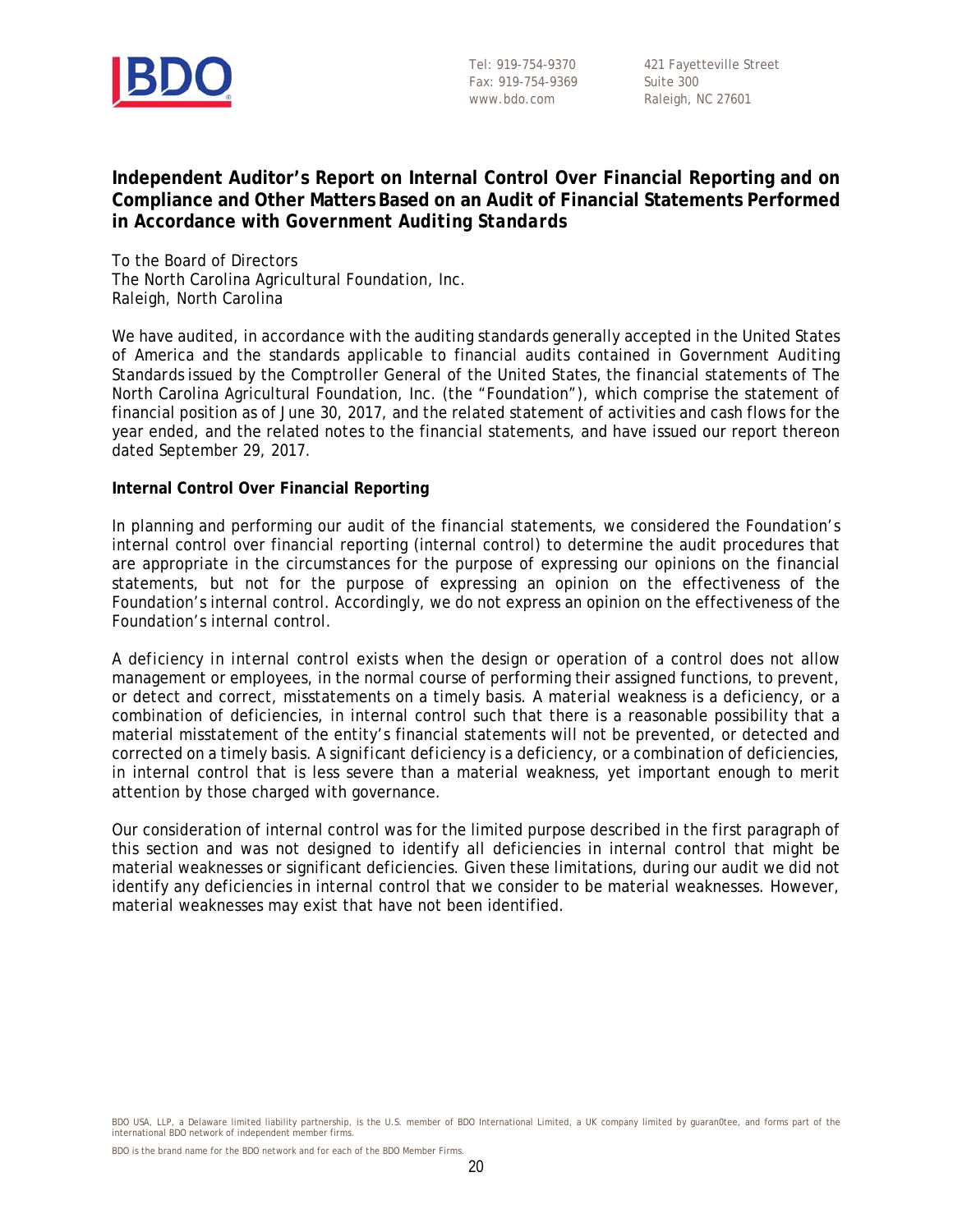

### **Compliance and Other Matters**

As part of obtaining reasonable assurance about whether the Foundation's financial statements are free from material misstatement, we performed tests of its compliance with certain provisions of laws, regulations, contracts, and grant agreements, noncompliance with which could have a direct and material effect on the determination of financial statement amounts. However, providing an opinion on compliance with those provisions was not an objective of our audit, and accordingly, we do not express such an opinion. The results of our tests disclosed no instances of noncompliance or other matters that are required to be reported under *Government Auditing Standards*.

#### **Purpose of this Report**

The purpose of this report is solely to describe the scope of our testing of internal control and compliance and the result of that testing, and not to provide an opinion on the effectiveness of the entity's internal control or on compliance. This report is an integral part of an audit performed in accordance with *Government Auditing Standards* in considering the entity's internal control and compliance. Accordingly, this communication is not suitable for any other purpose.

BDO USA, LLP

Raleigh, North Carolina September 29, 2017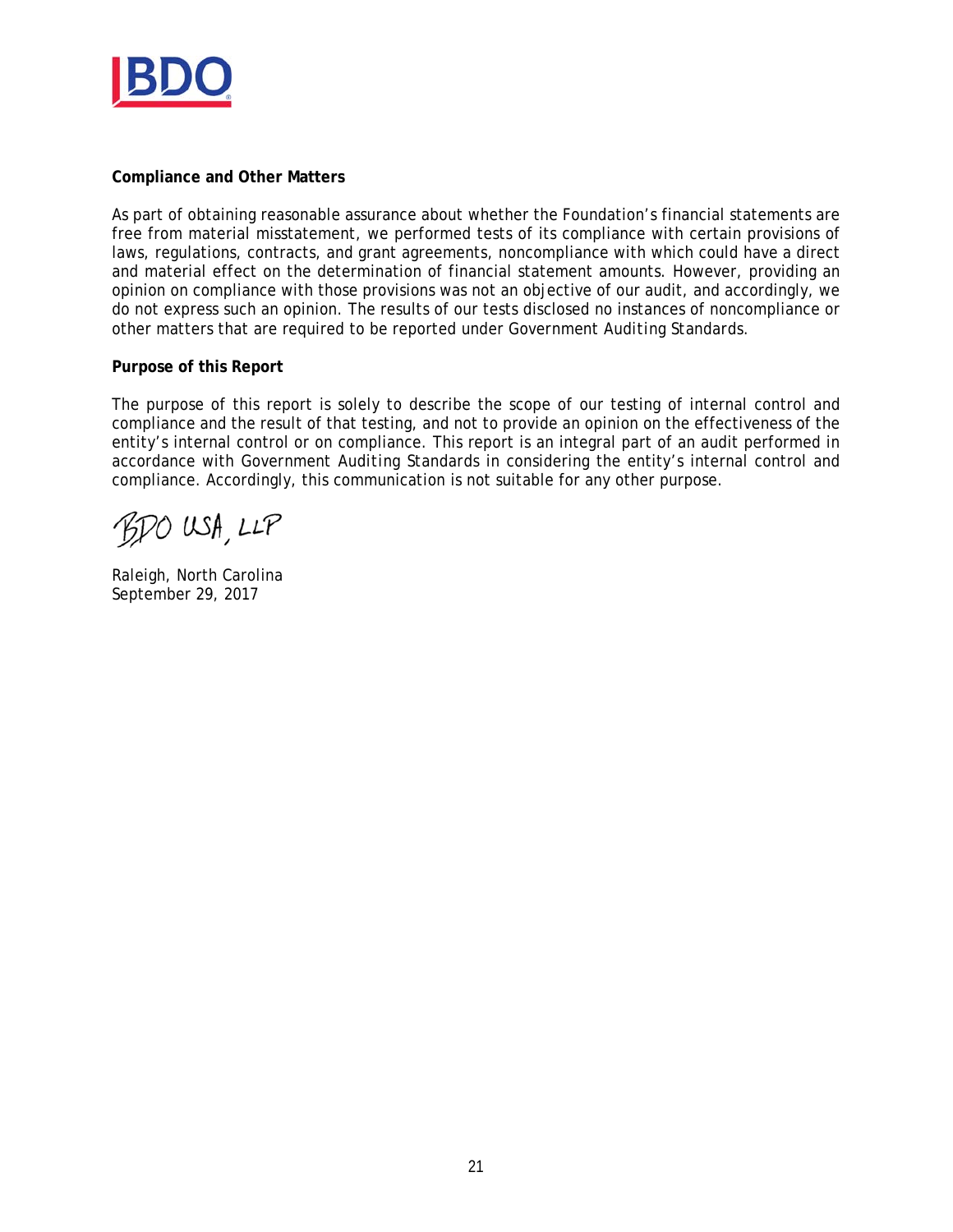

## **Independent Auditor's Report on Compliance For Each Major State Program and Report on Internal Control Over Compliance Required by the State Single Audit Implementation Act and the Uniform Guidance**

To the Board of Directors The North Carolina Agricultural Foundation, Inc. Raleigh, North Carolina

#### **Report on Compliance for Each Major State Program**

We have audited The North Carolina Agricultural Foundation, Inc. (the "Foundation") compliance with the types of compliance requirements described in the *North Carolina State Compliance Supplements* and the *OMB Compliance Supplement* that could have a direct and material effect on each of the Foundation's major state programs for the year ended June 30, 2017. The Foundation's major state programs are identified in the summary of auditor's results section of the accompanying schedule of findings and questioned costs.

#### *Management's Responsibility*

Management is responsible for compliance with state statutes, regulations, and the terms and conditions of its state awards applicable to its state programs.

#### *Auditor's Responsibility*

Our responsibility is to express an opinion on compliance for each of the Foundation's major state programs based on our audit of the types of compliance requirements referred to above. We conducted our audit of compliance in accordance with auditing standards generally accepted in the United States of America; the standards applicable to financial audits contained in *Government Auditing Standards*, issued by the Comptroller General of the United States; the audit requirements of the State Single Audit Implementation Act and the audit requirements of Title 2 U.S. *Code of Federal Regulations* Part 200, *Uniform Administrative Requirements, Cost Principles, and Audit Requirements for Federal Awards* ("Uniform Guidance"). Those standards, the State Single Audit Implementation Act and the Uniform Guidance require that we plan and perform the audit to obtain reasonable assurance about whether noncompliance with the types of compliance requirements referred to above that could have a direct and material effect on a major state program occurred. An audit includes examining, on a test basis, evidence about the Foundation's compliance with those requirements and performing such other procedures as we considered necessary in the circumstances.

We believe that our audit provides a reasonable basis for our opinion on compliance for each major state program. However, our audit does not provide a legal determination of the Foundation's compliance.

BDO USA, LLP, a Delaware limited liability partnership, is the U.S. member of BDO International Limited, a UK company limited by guarantee, and forms part of the international BDO network of independent member firms.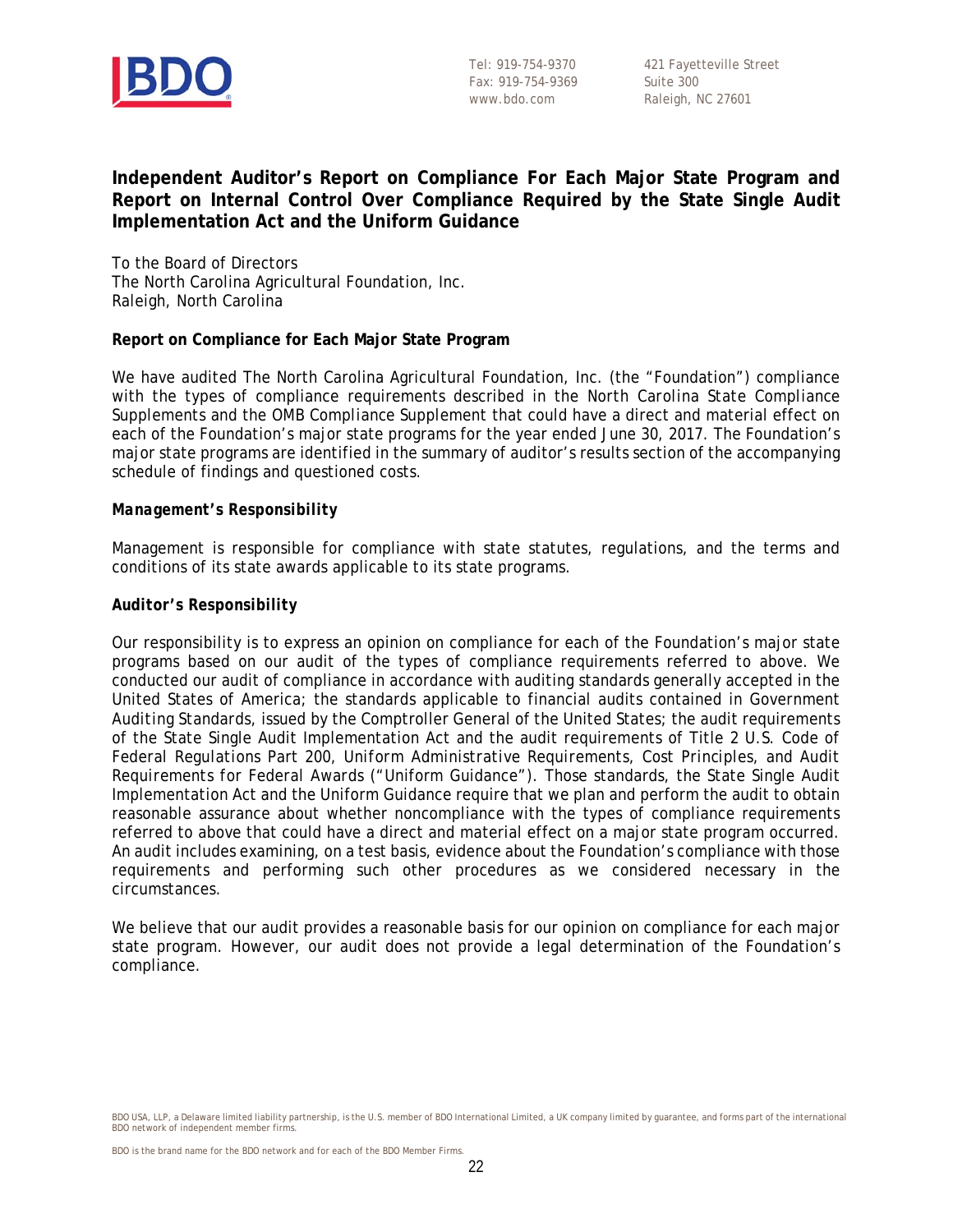

### *Opinion on Each Major State Program*

In our opinion, the Foundation complied, in all material respects, with the types of compliance requirements referred to above that could have a direct and material effect on each of its major state programs for the year ended June 30, 2017.

#### **Report on Internal Control Over Compliance**

Management of the Foundation is responsible for establishing and maintaining effective internal control over compliance with the types of compliance requirements referred to above. In planning and performing our audit of compliance, we considered the Foundation's internal control over compliance with the types of requirements that could have a direct and material effect on each major state program to determine the auditing procedures that are appropriate in the circumstances for the purpose of expressing an opinion on compliance for each major state program and to test and report on internal control over compliance in accordance with the State Single Audit Implementation Act and the Uniform Guidance, but not for the purpose of expressing an opinion on the effectiveness of internal control over compliance. Accordingly, we do not express an opinion on the effectiveness of Foundation's internal control over compliance.

A *deficiency in internal control over compliance* exists when the design or operation of a control over compliance does not allow management or employees, in the normal course of performing their assigned functions, to prevent, or detect and correct, noncompliance with a type of compliance requirement of a state program on a timely basis. *A material weakness in internal control over compliance* is a deficiency, or combination of deficiencies, in internal control over compliance, such that there is a reasonable possibility that material noncompliance with a type of compliance requirement of a state program will not be prevented, or detected and corrected, on a timely basis*. A significant deficiency in internal control over compliance* is a deficiency, or a combination of deficiencies, in internal control over compliance with a type of compliance requirement of a state program that is less severe than a material weakness in internal control over compliance, yet important enough to merit attention by those charged with governance.

Our consideration of internal control over compliance was for the limited purpose described in the first paragraph of this section and was not designed to identify all deficiencies in internal control over compliance that might be material weaknesses or significant deficiencies. We did not identify any deficiencies in internal control over compliance that we consider to be material weaknesses. However, material weaknesses may exist that have not been identified.

The purpose of this report on internal control over compliance is solely to describe the scope of our testing of internal control over compliance and the results of that testing based on the requirements of the State Single Audit Implementation Act and the Uniform Guidance. Accordingly, this report is not suitable for any other purpose.

BDO USA, LLP

Raleigh, North Carolina September 29, 2017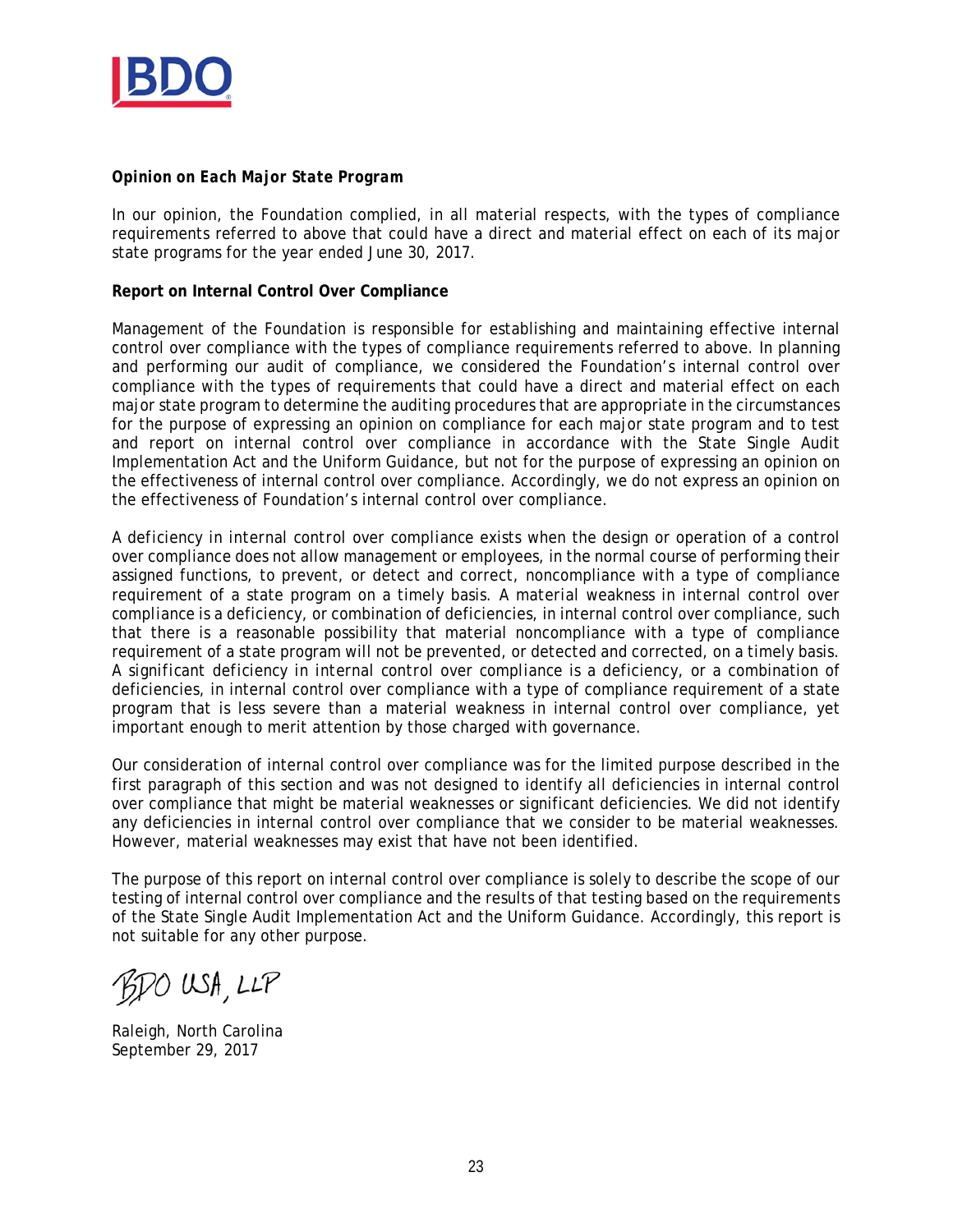**Schedule of Expenditures of State Awards Year Ended June 30, 2017**

|                                                                |                   | Passed Through |                 | <b>Total State</b>  |  |
|----------------------------------------------------------------|-------------------|----------------|-----------------|---------------------|--|
| State Grantor / Project Title                                  | Subrecipient      |                | to Subrecipient | <b>Expenditures</b> |  |
| State Programs                                                 |                   |                |                 |                     |  |
| North Carolina Department of Agriculture                       |                   |                |                 |                     |  |
| Direct Projects:                                               |                   |                |                 |                     |  |
| <b>FFA Center State</b>                                        | <b>FFA</b>        | \$             | 100,000 \$      | 100,000             |  |
| Total Awards from North Carolina Department of Agriculture     |                   |                | 100,000         | 100,000             |  |
| North Carolina Tobacco Trust Fund Commission                   |                   |                |                 |                     |  |
| Direct Projects:                                               |                   |                |                 |                     |  |
| AG Education Program                                           | University        |                | 67,898          | 67,898              |  |
| AgriSafe Program                                               | University        |                | 173,434         | 173,434             |  |
| Develop Future NC Farmers                                      | University        |                | 68,848          | 68,848              |  |
| NC TFC Ag Management Program                                   | University        |                | 36,253          | 36,253              |  |
| <b>NC Ag Ventures</b>                                          | <b>University</b> |                | 376,215         | 376,215             |  |
| Total Awards from North Carolina Tobacco Trust Fund Commission |                   |                | 722,648         | 722,648             |  |
| <b>Total Expenditures of State Awards</b>                      |                   |                | 822,648 \$      | 822,648             |  |

See notes to schedule of expenditures of state awards.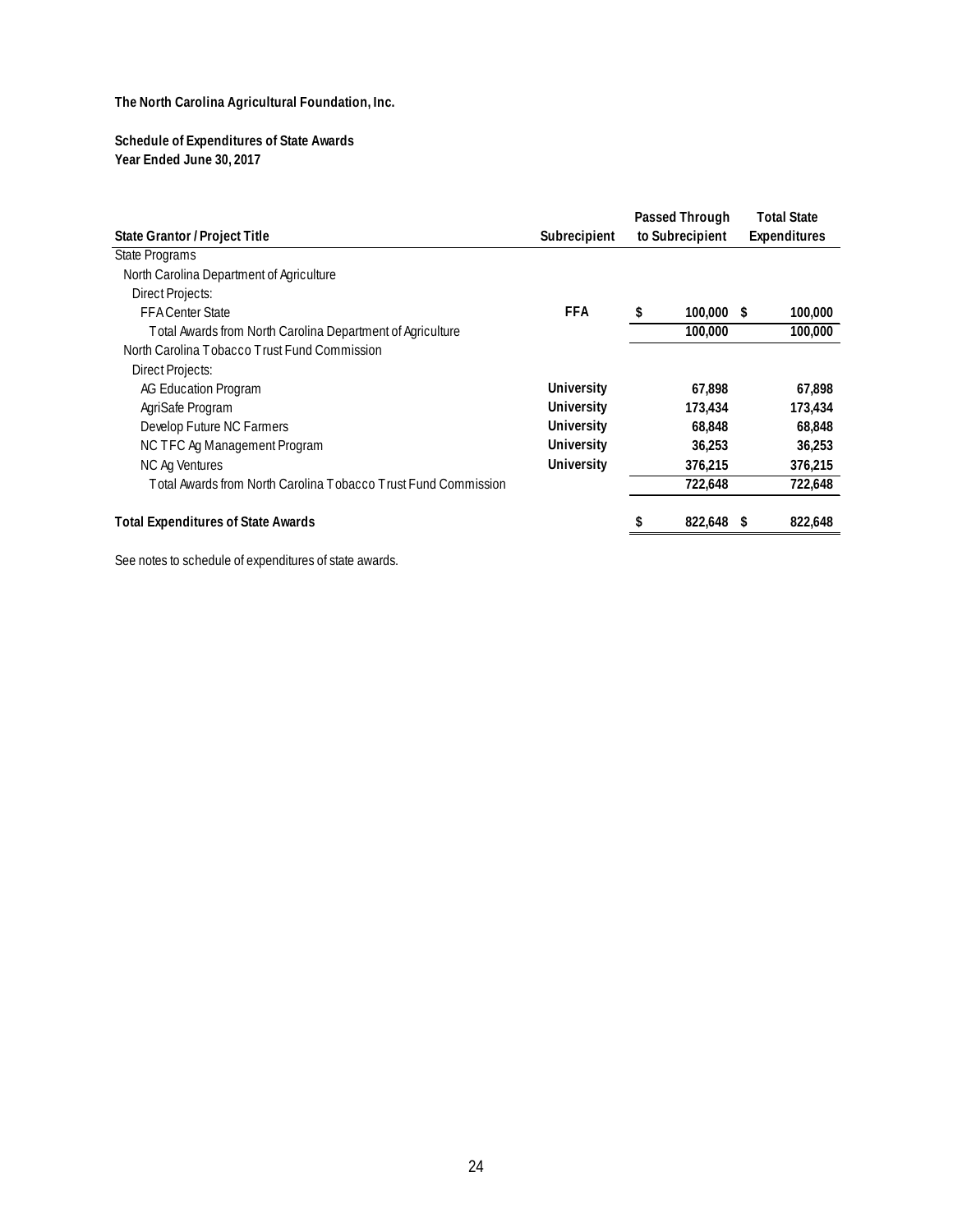**Notes to Schedule of Expenditures of State Awards Year Ended June 30, 2017** 

## **Note 1. Basis of Presentation and Summary of Significant Accounting Policies**

The accompanying schedule of expenditures of state awards (the "Schedule") includes the state grant activity of The North Carolina Agricultural Foundation, Inc. (the "Foundation") under State of North Carolina programs for the year ended June 30, 2017. The information in this Schedule is presented on the cash basis of accounting and in accordance with the requirements of North Carolina General Statute 143-6.1 and Title 2 U.S. Code of Federal Regulations Part 200, Uniform Administrative Requirements, Cost Principles, and Audit Requirements for Federal Awards (the "Uniform Guidance"). Because the Schedule presents only a selected portion of the operations of the Foundation, it is not intended to and does not present the financial position, changes in net assets or cash flows of the Foundation. Therefore, some amounts presented in the Schedule may differ from amounts presented in the Foundation's financial statements.

All of the Foundation's state awards were in the form of cash assistance for the year ended June 30, 2017.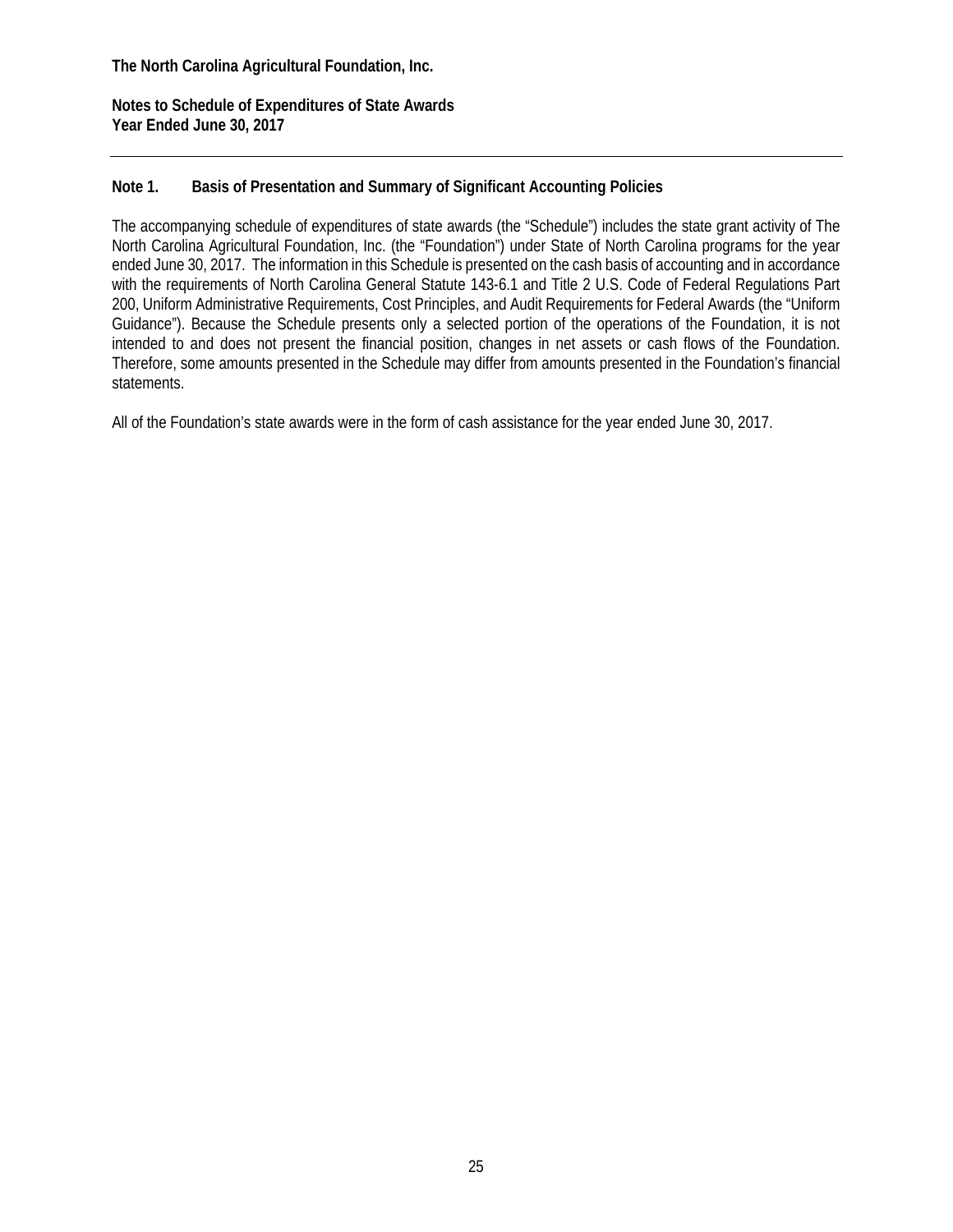## **Schedule of Findings and Questioned Costs Year Ended June 30, 2017**

| Section I - Summary of Auditor's Results                                                                                                                  |                      |   |               |
|-----------------------------------------------------------------------------------------------------------------------------------------------------------|----------------------|---|---------------|
| <b>Financial Statements</b>                                                                                                                               |                      |   |               |
| Type of report the auditor issued on whether<br>the financial statements audited were prepared<br>in accordance with GAAP                                 | Unmodified           |   |               |
| Internal control over financial reporting:                                                                                                                |                      |   |               |
| Material weakness(es) identified?                                                                                                                         | yes                  | х | no            |
| Significant deficiency(ies) identified?                                                                                                                   | yes                  | x | none reported |
| Noncompliance material to financial statements noted?                                                                                                     | yes                  | X | no            |
| <b>State Awards</b>                                                                                                                                       |                      |   |               |
| Internal control over major state programs:                                                                                                               |                      |   |               |
| Material weakness(es) identified?                                                                                                                         | yes                  | x | no            |
| Significant deficiency(ies) identified?                                                                                                                   | yes                  | x | none reported |
| Type of auditor's report issued on compliance for<br>major state programs:                                                                                | Unmodified           |   |               |
| Any audit findings disclosed that are required<br>to be reported in accordance with the<br>State Single Audit Implementation Act and<br>2 CFR 200.516(a)? | yes                  | x | no            |
| Identification of major state program(s):                                                                                                                 | <b>NC AgVentures</b> |   |               |

## **Section II - Financial Statement Findings**

This section should identify significant deficiencies, material weaknesses, fraud, noncompliance with provisions of laws, regulations, contracts, and grant agreements, and abuse related to the financial statements for which *Government Auditing Standards* requires reporting.

No financial statement findings noted.

#### **Section III - State Award Findings and Questioned Costs**

This section should identify the audit findings required to be reported by the State Single Audit Implementation Act and the 2 CFR 200.516(a) (for example, significant deficiencies, material weaknesses, material instances of noncompliance, including questioned costs and material abuse - see paragraph 23.38 of the Guide). Where practical, findings should be organized by state agency or passthrough entity.

There were no findings or questioned costs identified.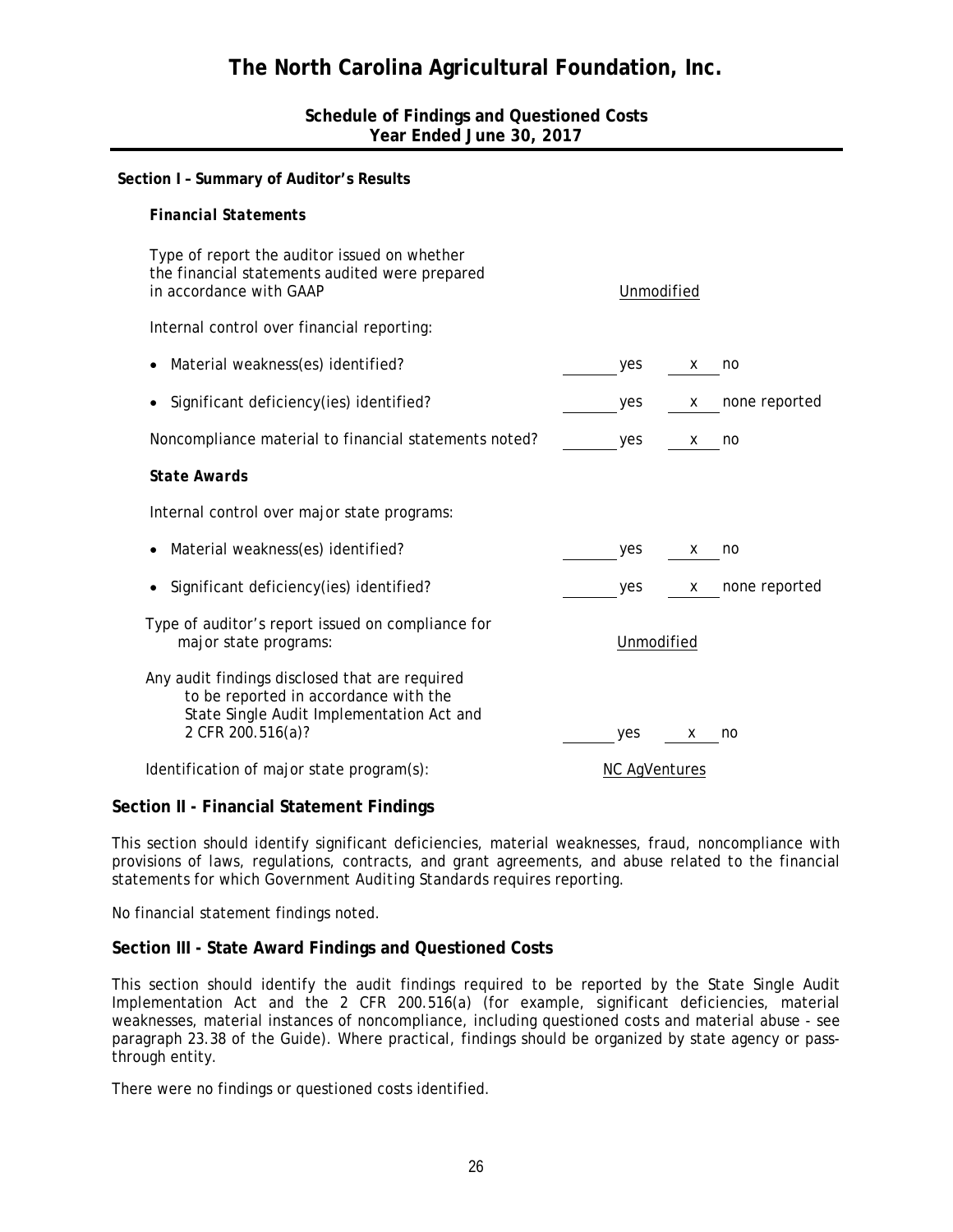## **General Fund Budget vs. Actual - Unaudited Year Ended June 30, 2017**

|                                                   | <b>Budget</b>   | Actual |            | Variance        |
|---------------------------------------------------|-----------------|--------|------------|-----------------|
| Income                                            |                 |        |            |                 |
| Annual fund campaign                              | \$<br>200,000   | \$     | 163,525    | \$<br>(36, 475) |
| <b>CALS Dean's Fund for Excellence</b>            | 7,500           |        | 108,512    | 101,012         |
| "Nickels for Know-How"                            | 1,650,000       |        | 1,572,136  | (77, 864)       |
| University Advancement assessment                 | 109,175         |        | 109,060    | (115)           |
| College Advancement assessment                    | 109,175         |        | 109,075    | (100)           |
| Endowment spending budget                         | 113,270         |        | 113,270    |                 |
| Interest and dividends                            | 280,000         |        | 292,200    | 12,200          |
| Grant administrator fee                           | 5,000           |        | 7,395      | 2,395           |
| <b>Total Income</b>                               | 2,474,120       |        | 2,475,173  | 1,053           |
| Support                                           |                 |        |            |                 |
| Program support                                   | 2,294,491       |        | 2,103,142  | (191, 349)      |
| Foundation administration and development support | 711,167         |        | 715,497    | 4,330           |
| <b>Total Support</b>                              | 3,005,658       |        | 2,818,639  | (187, 019)      |
| <b>Income Less Support</b>                        | (531, 538)      |        | (343, 466) | 188,072         |
| <b>General Fund Balance</b>                       |                 |        |            |                 |
| Beginning of year                                 | 2,025,896       |        | 2,025,896  |                 |
| End of year                                       | \$<br>1,494,358 | \$     | 1,682,430  | \$<br>188,072   |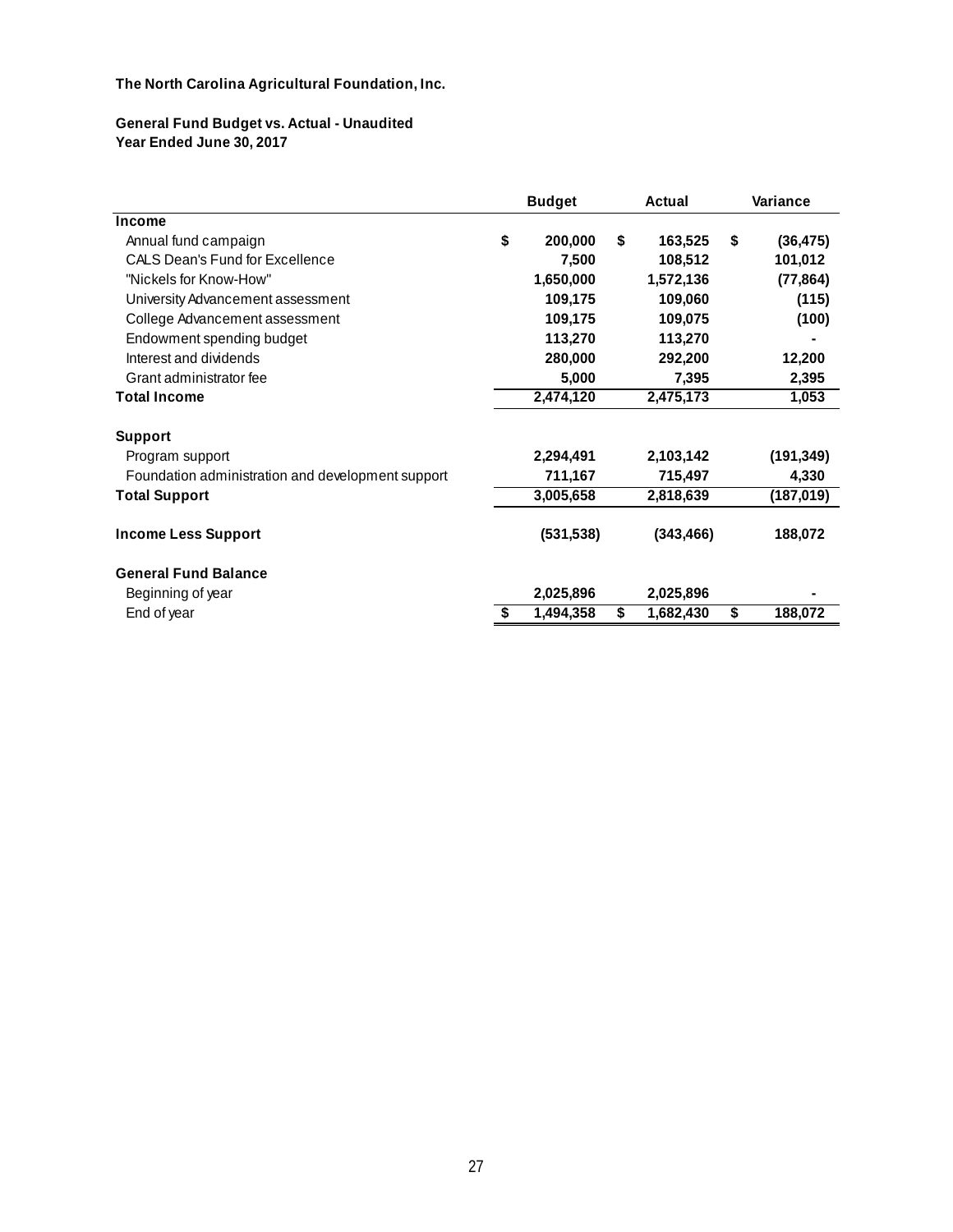## **Ten Year Summary of Asset Growth - Unaudited As of June 30**



(Dollars in Millions)

**Total Assets\***

\* Not reflected above for FY'17 are gifts-in-kind of approximatley \$663,000 which benefit the College of Agricultural and Life Sciences. These gifts were received due to the efforts of Foundation members and the College Development Staff.